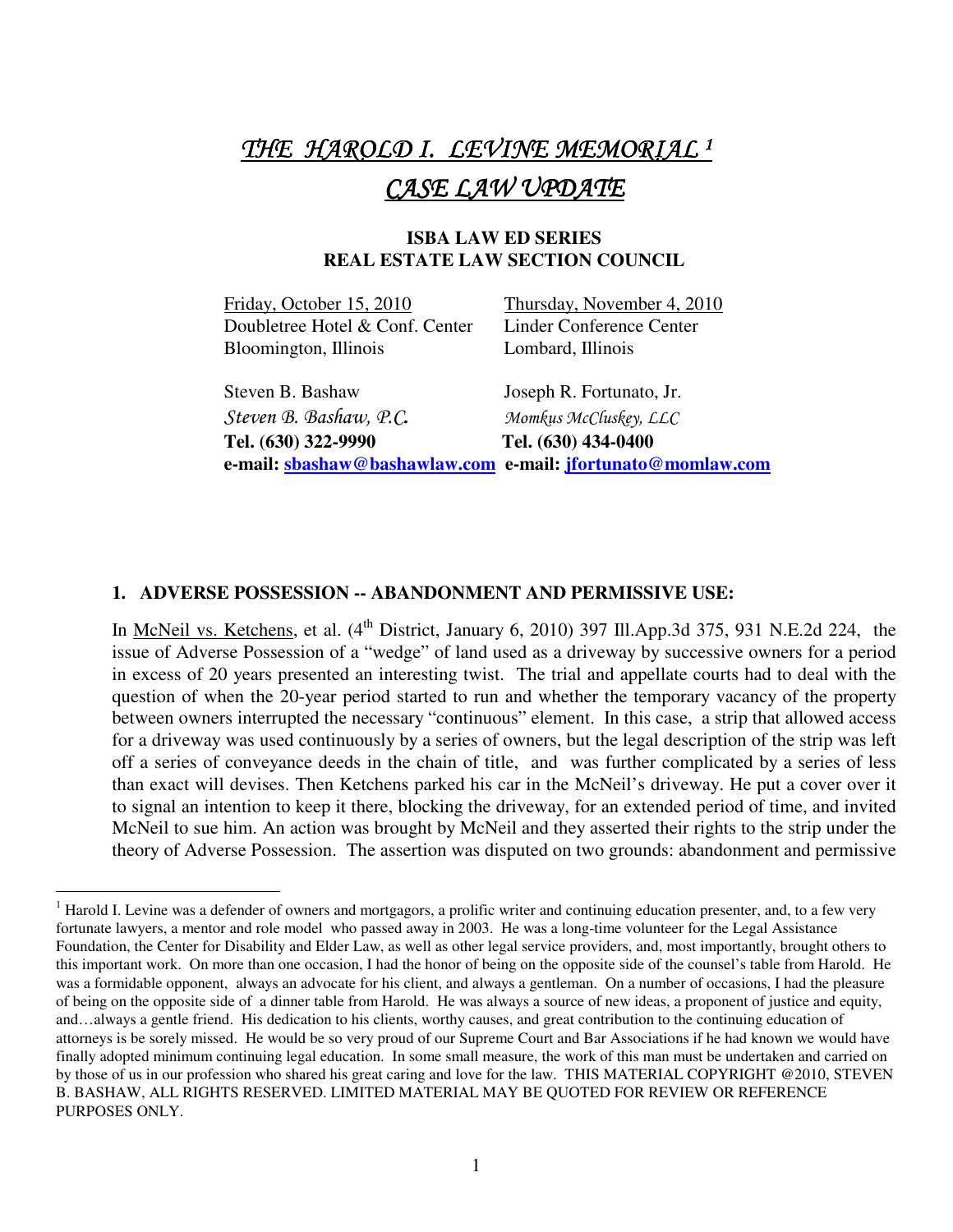use. The court held first that a one-month period between the time when one of the subsequent purchasers vacated the property and the next owner took possession did not constitute "abandonment" sufficient to disrupt the "continuous" period of the required elements for Adverse Possession. The Appellate Court referred to the trial court's reliance on the temporary vacancy to deny adverse possession as "misguided". Also, in a situation where a titleholder may not be aware that a holding of possession is adverse because the use is as was intended by the legal title holder, the court noted that ...the 20-year period should not start to run until a title holder has a visible, objective reason to know that someone is trespassing. The period cannot run on the sly." Therefore, the court reasoned, while it could be argued that the use of the strip as a driveway in the same manner as had the title holder was not "hostile", (another of the essential elements of adverse possession), to the true owner, it could not be deemed to be used with permission. "Possession cannot be permissive if neither the owner nor the possessor knows there is an encroachment. One cannot sensibly give another permission to use land unless one believes that the land belongs to oneself." Therefore the heirs of the holder of legal title were subject to the claim of Adverse Possession asserted by the current title holder of the residence that used the driveway. The existence of the driveway was sufficient "dominion over the land" to satisfy the element of possession. There was no need to specifically exclude anyone else; "All they had to do was perform public acts of ownership, the kinds of acts one would perform on property of that character only if one claimed the property." The decision also analyzes the impact of the failure to name all of the necessary parties to quiet title, (here, the heirs of various decedents who may or may not have held title and may or may not have affected by the adversely possession), holding that "Reversal [of the trial court's ruling on adverse possession] seems to be warranted only if the judgment materially affects the absentee's interests. [cite] Because the judgment does not bind the beneficiaries, [because they were not a party to the litigation] it poses no threat to their interests, and we do not find their absence to be cause for reversal." Finally, this case deals at length with issues relating to recusal of counsel and motions for sanctions in a lengthy and contentious series of hearings which are "a case within a case".

#### **2. CONDOMINIUMS: ACCESS TO BOOKS AND RECORDS CHALLENGED:**

The Condominium Property Act and the Illinois Non already provide for a unit owner's right to access books and records of his or her condominium association. (See Taghert v. Wesley, (343 Ill.App.3d 1140, 799 N.E.2d 377, a case presented and discussed in prior case law update.) The City of Chicago Condominium Ordinance, (Chicago Municipal Code Section 13-72-080, 2009), has a similar provision. In Palm v. 2800 Lake Shore Drive Condominium Association, (1<sup>st</sup> Dist., May 28, 2010), 929 N.E.2d 641, 340 Ill.Dec. 999, unit owner Gary Palm sought production of various books and records from the association in which he was a unit owner and past board member. The Association refused the request to provide the books and records, and claimed that the Chicago Ordinance under which the request was made was invalid because it "conflicted with existing Illinois law"; i.e., the Condominium Act and Illinois Non. The trial court rejected this argument and granted Mr. Palm's motion for summary judgment, ordered the documents be produced, and awarded prevailing party attorney's fees under the ordinance. Palm argued that he had a "proper purpose" in requesting the documents based on various "improprieties" of the association officers, (a condition set forth in the Illinois Condominium Property Act), and survived the Association's motions to dismiss, motions to reconsider, and a change in trial judge, to finally prevail with a finding that neither the Condominium Property Act nor the General Not for Profit Corporation Act pre-empts or invalidates the Chicago Ordinance, that the Association was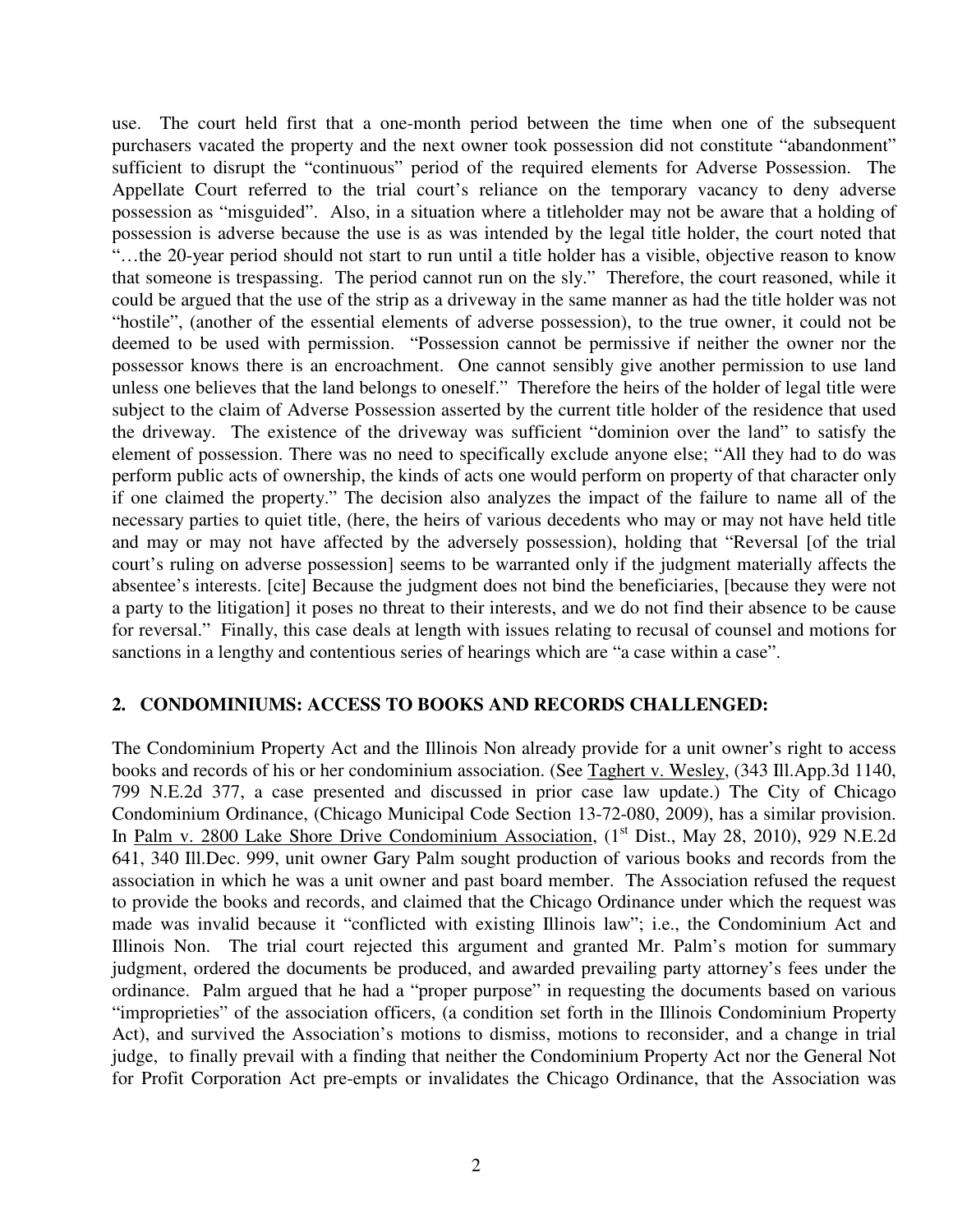required to produce the requested documents, and an award of attorney's fees. The First District Appellate Court affirmed.

The City of Chicago is a 'Home Rule" political unit, and as such, any "conflict" with State Statutes are not invalid unless expressly so indicated in the State legislation. Home Rule ordinances are to be liberally construed under the Illinois State Constitution in recognition of the importance of giving the "broadest powers possible to regulate matters of local concern." Often, local home rule ordinances are more restrictive or inclusive than state enactments because of those local concerns. While it might have appeared to be a "conflict" between the Ordinance's mandate that association records be provided within three business days of the written request when compared with (a) the Condominium Property Act's provision that the request must be made with particularity, "for a proper purpose", to examine the documents at the association office, at a reasonable time, and provide for a 30-day compliance period, and (b) the General Not for Profit Corporation Act limitations of merely "for any proper purpose at any reasonable time", the Court found the Ordinance provisions are valid exercise of the home rule unit's right to govern matters of local concern more rigorously; "Our supreme court has instructed that, to limit home rule powers, the legislature must say specifically the "statute constitutes a limitation on the power of home rule units to enact ordinances that are contrary to or inconsistent with the statute." Neither the Condominium Property Act nor the General Not for Profit Corporation Act include such a statement limiting home rule ordinances affecting the subject matter, and therefore, did not pre-empt or invalidate the Chicago Ordinance. Accordingly, having exercised the right to access under the local ordinance, Palm did not need to comply with or be limited by the State legislation. The Court also upheld the feeshifting provision of the Ordinance and the trial court's award, presenting a good discussion of the issues of fees, costs, and declaratory matters in very contentious litigation.

(Ed. Note: A Petition for Leave to Appeal to the Supreme Court was allowed on September 29, 2010, 2010 LEXIS 1137.)

## **3. CONDOMINIUMS; LIMITED COMMON ELEMENT REPAIRS, ASSESSMENTS AND RESERVES:**

The Condominium Association in Ridenour v. Carol Sandburg Village No. 7 Condominium Association,  $(1^{\text{st}}$  dist., May 19, 2010), 931 N.E.2<sup>nd</sup> 692, 341 Ill.Dec. 793, consists of 616 units in two buildings. "James House" is a 43-story building with 520 units, and "Kilmer House" is a 6-story building with 96 units. In 2000, the Association approved window replacement for Kilmer house, and the \$752,000 cost was paid out of the capital reserves of the association. Then, in 2004 repairs were made to the balconies and concrete, also funded from capital reserves. In 2008, however, when the Association decided that the windows in the James House needed to be replaced at a cost of \$14 million, unit owners from the Kilmer house filed a declaratory action alleging that the windows in the James House were "limited common elements", and as such, the Association could only pay the costs for the repairs by a special assessment levied against the James House unit owners who were being benefited by the repairs, and not the entire association of unit owners, common expenses of the entire association or reserves of the entire association. The Kilmer House owners prevailed on summary judgment in the trial court found that since the repairs were to limited common elements, the costs should be paid solely by the unit owners who benefited and only 83.3% of the capital reserves, (the percentage of the James House units to the entire association), could be used for the project.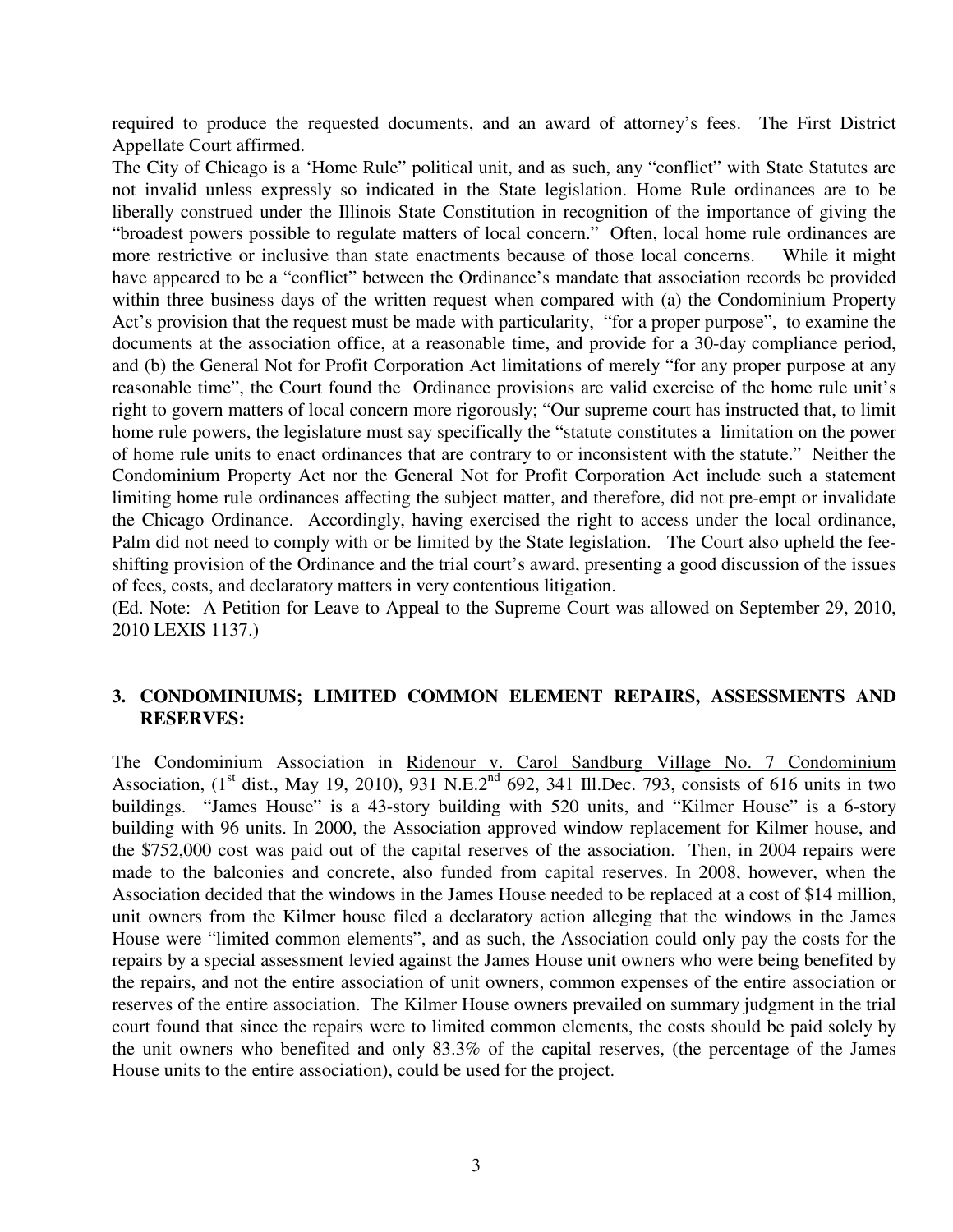The First District affirmed. Reviewing both the Condominium Property Act and the specific declaration of this association confirmed that the windows were "limited common elements"; i.e., areas designated in the declaration as being reserved for the use of certain unit owners to the exclusion of others. Section 605/9(e) of the Act provides "for the assessment, in connection with expenditures for the limited common elements, of only those units to which the limited common elements are assigned.", and case law had notes that "The purpose of permitting the designation of limited common elements is to prevent the owners of certain units from being forced to pay a proportionate share of maintenance expenses for amenities from which they derive no benefit." Further, the particular Declaration of Condominium at issue consistently defines limited common elements as those intended to serve exclusively a certain Unit or Units, "including …shutters, awnings, doorsteps, porches, balconies, patios, perimeter doors, windows in perimeter walls and any other apparatus designed to serve a single Unit…", and relating to repair of those elements provides for maintenance, repairs and replacement "and the cost thereof shall be assessed in whole or in part to the Unit Owners benefitted thereby". Based on this same reasoning, only that portion of the reserves attributable to the units with limited common elements being repaired (83.3%) could be used for the repairs or as a pledge of collateral for financing.

In response to the argument that the Kimber House windows had been replaced through access to the reserves of the entire association rather than a special assessment of the particular units, the Court stated: "However, per the Association, it has been the practice of the Association to assess all unit owners equally for all repairs, maintenance and improvements to limited common areas without regard to the unit owners directly benefited by any improvements. The Association has employed the same practice in using reserves for limited common areas. These practices are incorrect applications of the Act and Declaration….[the costs] should be assessed only to those unit owners directly benefiting from any such improvements."

# **4. FAIR DEBT COLLECTION PRACTICES; FORECLOSURE ALTERNATIVES AND THIRD PARTY COLLECTORS:**

It is clear that the sheer volume of mortgage defaults and foreclosures is transforming the landscape of lender collection efforts. The question in  $\frac{\text{Sburek v. Litton Loan Service}}{\text{Sbervicing}}$ , (7<sup>th</sup> Cir., July, 2010) 2010 U.S. App. Lexis 15346, was whether the borrowers lawsuit alleging a violation of FDCPA should have been dismissed because the conduct of Litton did not fall within the scope of the act where the correspondence to the borrower did not contain a specific demand for payment. The District Court granted Litton's motion, Gburek appealed, and the Court of Appeals reversed.

When Gburek became delinquent on her mortgage payments, Litton send a letter proposing a loan workout as a foreclosure alternative and requesting her current financial information. At about this same time, Gburek also received a letter from a company by the name of Titanium Solutions stating that it was contacting her on behalf of Litton relating to avoiding foreclosure and also requesting her financial information. The Litton letter requested an extensive financial statement, proof of income, tax, returns, paystubs, copies of her bank statements and a "hardship letter" explaining the cause for her default. Although neither of the letters contained an explicit demand for payment, the Litton letter contained the standard FDCPA warning language, and the Titanium Solutions letter stated it was "not a debt collector and is not involved in the collection of any of the amounts due". Gburek's class action lawsuit alleged that this conduct (1) employed a deceptive means to obtain a borrower's personal information, (2) was a direct communication with an borrower known to be represented by an attorney, and (3) violated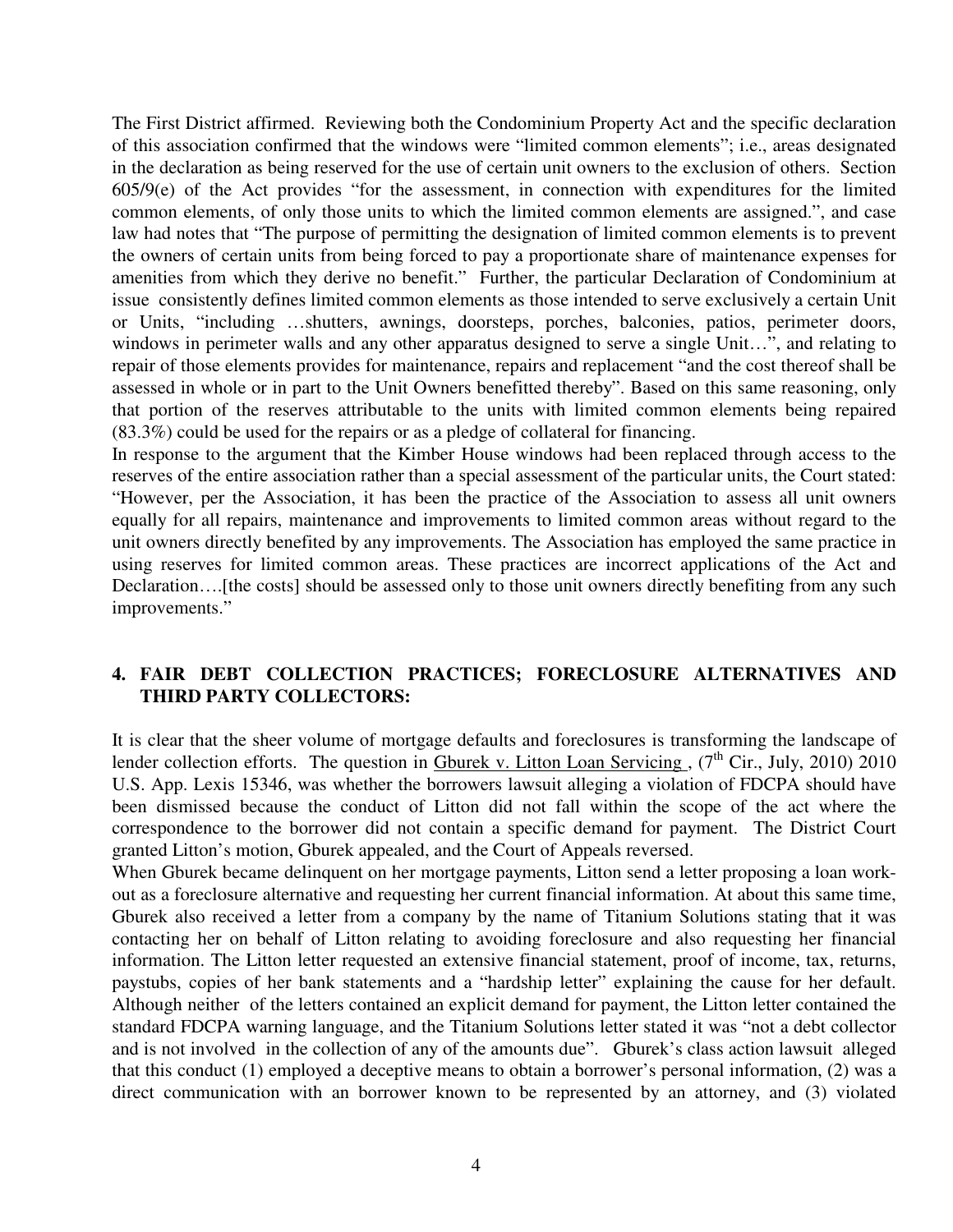Gbureks rights by communicating with a third person about her debt without her consent, all in violation of the FDCPA. Noting that FDCPA prohibits "abusive, deceptive or unfair debt-collection practices", as well as regulating when, where and with whom a debt collector may communicate, the Court rejected the notion that case law firmly established the rule that an explicit demand for payment is necessary to qualify the communication under FDCPA, and held that "a communication made specifically to induce the debtor to settle her debt will be sufficient to trigger the protections of the FDCPA." The communications here met this criteria, and the Gburek complaint ought not to have been dismissed.

## **5. HOME REPAIR AND REMODELING ACT; BALANCING THE MECHANIC'S LIEN ACT AND LEGISLATIVE TEMPERING:**

The first cases construing the requirements in the Illinois Home Repair and Remodeling Act, 815 ILCS 513/1 et seq., that contractors provide consumers with a written contract or estimate before beginning work, specific disclosures, and a consumer pamphlet revealed that the consequences could be quite harsh. Then tempering decisions in Artisan Design Build, Inc. v. Bilstrom, (2<sup>nd</sup> Dist., Sept. 22, 2009) 397 Ill.App.3d 317, 922 N.E.2d, K. Miller Construction Co. v. McGinnis, (1<sup>st</sup> Dis., Aug. 10, 2009), 394 Ill.App.3d 2487, 913 N.E.2d 1148, and Kunkel v. P.K. Dependable Construction Co.,  $(5^{th})$  Dist., February, 2009), 387 Ill.App.3d 1153, 902 N.E.2d 769, 327 Ill.Dec. 648 brought some hope to contractors that all might not be lost if they failed to comply with the Act.

Universal Structures, Ltd. v. Buchman, (June 30, 2010), 210 Ill.App. LEXIS 656, begins with an overview of the numerous opinions construing the Act from Slepian to Smith v. Bogard, Kunkel and McGinnis, and specifically reviewing the most recent case of Fandel v. Allen, (3<sup>rd</sup> Dist., 2010), 398 Ill.App.3d 177. Noting the steady stream of arguments finding that a contractor could recover for quantum meriut or under the Mechanic's Lien Act regardless of a failure to comply strictly with the provisions of the Act, the First District here reverses the Section 2-619 dismissal granted in favor of the consumer and against the contractor dismissing the Mechanic's Lien foreclosure. Buchman had previously requested demolition work on their home from Universal Structures. The parties entered into a valid oral contract, and Universal provided detailed itemized work orders to Buchman prior to work being performed in several stages. Based strongly on the reasoning in Fandel that the contractor's right to a lien is derived from performance of a valid contract and the failure to provide a written contract and consumer rights brochure, while 'unlawful', does not act to automatically invalidate an otherwise valid agreement between the parties, the Court in Buchman held that the contact created a right to a mechanic's lien upon performance which could not be avoided based on the Home Repair and Remodeling Act: "Nowhere does the Act state that a contract that does not strictly comply with the statute is void or otherwise unenforceable. Rather, Section 30 of the Act specifically declares it to be 'unlawful'…[and] Section 20, which sets forth the requirement of the consumer rights brochure, does not provide that a failure to furnish the brochure constitutes an 'unlawful act'…Instead, as the court noted in Artisan Design, the proscribed contents of the brochure instruct the homeowner to contact the State's Attorney or Attorney General if the homeowner thinks he or she has been defrauded by a contractor." In closing, the opinion by Justice Quinn notes that "our decision is supported by recent proposed legislation, enacted by the Illinois Senate, to amend Section 30 of the Act to provide that "Any person who suffers actual damage ass a result of violation of this Act may bring an action pursuant to Section 10a of the Consumer Fraud and Deceptive Business Practices Act…This amendment also eliminates the language in Section 30 making "unlawful"…"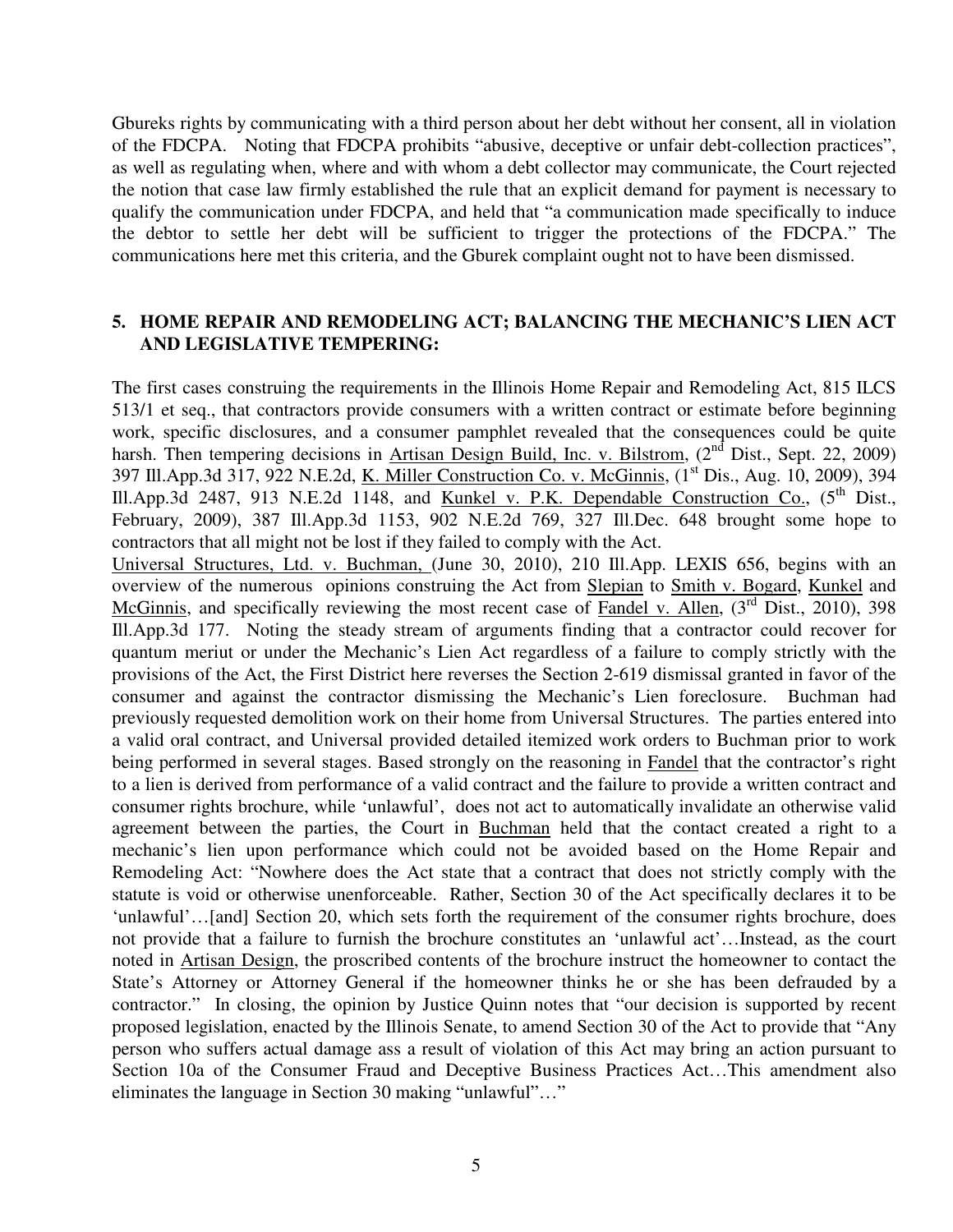### **6. HOME REPAIR AND REMODELING ACT FINAL WORD; THE SUPREME COURT SPEAKS AND LISTENS TO THE LEGISLATURE:**

In what surely has to be the "final word" in what Joe Fortunato has referred to as the "continuing Home Repair and Remodeling Act saga", the Illinois Supreme Court considered the mechanic's lien, oral contract claim, quantum meruit theory, and most recent legislative enactment in K. Miller Construction Company v. McGinnis, (September 23, 2010), 234 Ill. 2d 523, 920 N.E.2d 1073, 336 Ill. Dec. 483. The underlying complaint filed by a contractor, Keith Miller, to enforce his oral contract to remodel a threeflat building in Chicago into a single family residence for Attorney McGinnis alleged three counts: (1) foreclosure of mechanic's lien, (2) breach of oral contract, and (3) quantum meriut. The parties had been "friends" and done remodeling work together before. Mr. McGinnis had practiced law for over 30 years and been counsel for a title company. This project began with a cost of \$187,000 that "vastly increased" to approximately \$500,000.00. McGinnis paid the first invoices of \$65,000 when submitted, but then refused to pay further invoices until the construction was done. Miller financed the completion of the project with a line of credit he obtained from his own bank for \$150,000. Attorney McGinnis or his wife visited the site weekly and approved all of the work, except some minor flooring with a cost of correction of \$300.00. At completion, Miller demanded over \$300,000.00 for labor and materials, and then filed suit. McGinnis filed a 2-615 Motion to Dismiss based on the theory that the oral contract without a written estimate signed by him as the owner and without tender of a brochure required by the Home Repair and Remodeling Act "violates Illinois law and is therefore not enforceable." Section 30 at the time of the filing of the complaint provided that such contracts, made without compliance with the Act were "unlawful".

Different Appellate Districts, the Supreme Court recognized, had declared breach of the Act a bar to any recovery under contact, mechanic's lien, or quantum meriut theories, (Smith v. Bogard, (2007), 377 Ill.App.3d 842, allowing a contractor to recover "would run afoul of the legislature's intent or protecting consumers, would reward deceptive practices, and would be violative of public policy"), and also had held contrarily that "the contractor's right to a lien is derived from performance of a valid contract and the failure to provide a written contract and consumer rights brochure, while 'unlawful', does not act to automatically invalidate an otherwise valid agreement between the parties", or the contractor's right to recover. (Fandel v. Allen, (3<sup>rd</sup> Dist., 2010), 398 Ill.App.3d 177). Making it abundantly clear that "bad facts", (i.e., homeowner attorneys in a number of cases asserting the Act as a defense to work they had otherwise accepted and benefited from), will not always support permitting the use of technical defenses to thwart recovery, the Court recites decisions in which it had held that the use of unlicensed plumbers in violation of the Illinois Plumbing License Laws and violations of municipal ordinances did not necessarily bar enforcement of a contract, and turned to the Restatement (Second) of Contracts, Corbin and Williston on Contracts for the law that: "To assert, however, as some courts have, that all unlawful agreements are ipso facto void is opposed to many decisions unfortunate in its consequences, for it may protect a guilty defendant from paying damages to an innocent plaintiff." "The decision of whether and how to enforce a contract involving a prohibited performance is and must be based on policy choices and a balancing of relevant factors." Finding that the Appellate Court below erred in holding that a statutory violation or "unlawful" act by the contractor rendered the contract unenforceable, the Court first noted with favor that the Fandel decision had held that the legislature had not expressly stated that failure to comply with the written estimate and disclosure requirements of the Act rendered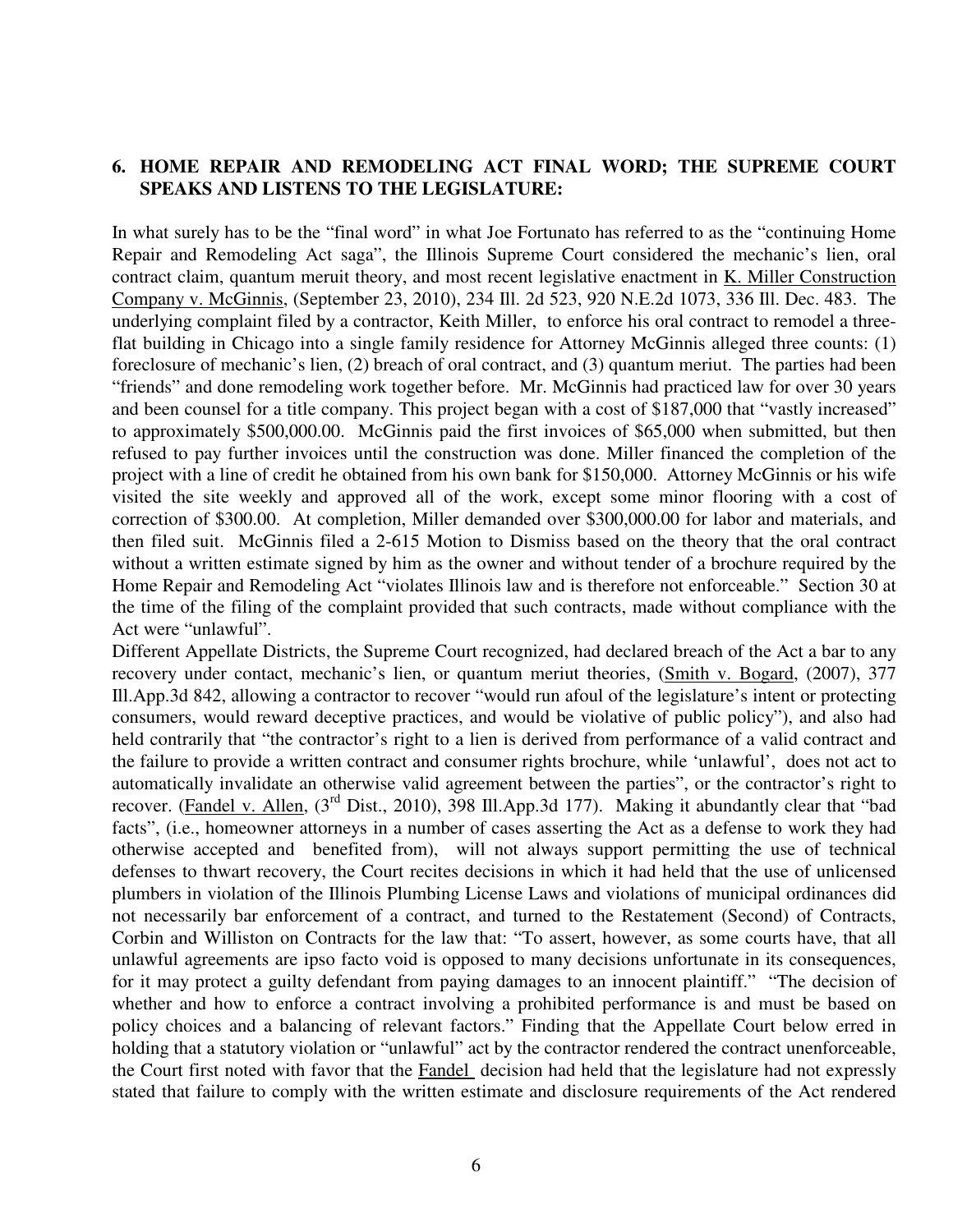the contract unenforceable, (only the conduct 'unlawful'), and that Section 30 provided that failure, while being unlawful was "not exclusive nor meant to limit other kinds of methods, acts or practices", which, as Justice Gordon had opined below, "leaves the door open to equitable defenses, such as the quantum meruit claim".

Moreover, the General Assembly's enactment of Public Act 96-1023, effective July 12, 2010, and the legislative comments in debate, clarified that the Act was not intended by the legislature to be a total bar as found by the Court in Smith v. Bogard. The re-written Section 30 in Public Act 96-1023 removed the word "unlawful" from the damages provision, leaving only an "Action for actual damages", and the remedy of "an action pursuant to Section 10a of the Consumer Fraud and Deceptive Business Practices Act." Noting that this "subsequent amendment to a statute may be an appropriate source for discerning legislative intent", the Court highlighted that during the debate in the Senate its sponsor had noted that "what the courts have found is that some consumers are using the Act to get out of paying the balance due …So the courts are asking for clarification…what we are doing through this bill is saying that, unless there's actual damages, a consumer cannot get out of paying the balance due…by using these two technical provisions in the Act of requiring a pamphlet to be given and requiring a written contract before work…" Interpreting Public Act 96-1023 as a "clarification of the prior statute", the Court finds the enactment a declaration of the legislative intent relating to the original Act and supportive of its decision.

(The Second District reviewed these same issues in Fleissner v. Fitzgerald,  $(2<sup>nd</sup> Dist.$ , August 6, 2010), 2010 Ill.App.Lexis 817, and came to essentially the same conclusions with a review of most of the decisions on the Act and the legislative statement by enacting Public Act 96-1023)

## *7.* **LANDLORD TENANT; CHICAGO RLTO "OWNER OCCUPIED EXEMPTION" APPLIED TO COACH HOUSE:**

The efforts of landlords to avoid the application of the harsh Chicago Residential Landlord Tenant Ordinance, (Chicago Municipal Code, Section 5-12-010 et se.), continue in Bervin v. Marquette National Bank & Trust No. 14662, (1<sup>st</sup> Dist., August 11, 2009), 394 Ill.pp.3d 22, 915 N.E.2d 84, 333 Ill.Dec. 563. (Previous Case Law Updates have reviewed Detran v. Such,  $(1<sup>st</sup> Dist., 2006), 368$ Ill.App.3d 861, where the argument that the owner must "exercise control" over the property rather than simply be a 80 year old owner with his name on the mailbox was rejected to refute the owner occupied exemption, Allen v. Lin,  $(1<sup>st</sup> Dist., 2005), 356 Ill. App.3d 405, holding an owner who lived at one end of$ a townhouse complex which had a separate address in a separate building was not entitled to the exemption, and Meyer v. Cohen,  $(1<sup>st</sup> Dist., 260$  Ill.Ill.App.3d 351, where the requirement that the owneroccupied unit be limited to six-unit or less building was not met in a seven-unit building because only three of the units were occupied at the time.) This case deals with the application of the owner-occupied exemption of the Chicago RLTO to the lease of a coach house behind an owner occupied dwelling. While the coach house was a separate building, under a separate roof, the trial court agreed that since both the main building in which the landlord lived and the coach house had the same address, same tax id number, and was assessed as a single "dwelling", the lease was exempt as "owner-occupied". Finding that the issue was one of "first impression" in Illinois, the First District affirmed. The RLTO defines a "dwelling unit" as a home "together with common areas, land and appurtenant buildings thereon…including garage and parking facilities." The record disclosed that a non-rented portion of the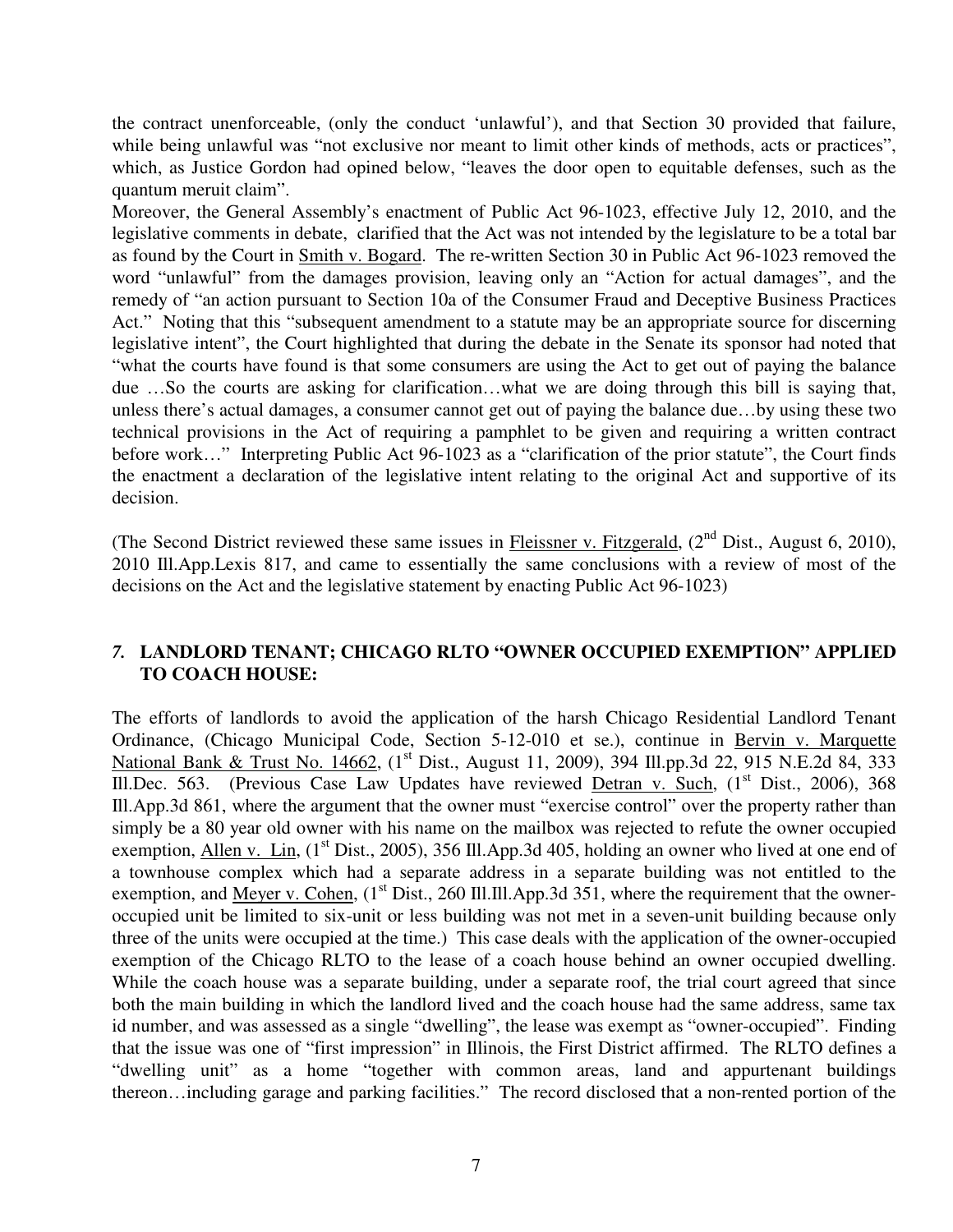coach house was used by the landlord for storage and parking, and therefore was part of the landlord's "dwelling unit" as an appurtenance, regardless of the fact that it was a separate building.

## *8.* **LANDLORD-TENANT; PREVAILING PARTY FEES AND COSTS***:*

The Housing Authority of Champaign County filed a forcible entry and detainer action against its tenant, Elaine Lyles, based on its assertion that she breached the lease "as a result of keeping her unit in an unsanitary and unsafe condition", and sought possession, holdover rent, attorney's fees and costs pursuant to the provisions of the lease. Attached to the Complaint was a 30 Day Notice to terminate the tenancy, but following a bench trial, the Court held sua sponte that it did not have any proof that the tenant was served with the notice. The case was continued to address whether the Plaintiff could proceed without proof of the service of the 30 Day Notice. When the trial re-convened, the court entered judgment in favor of defendant, finding that strict compliance Section 9-211 of the Forcible Entry and Detainer Act required evidence of the service personally, by member of household or by posting a demand (the 30 Day Notice). Thereafter, the tenant filed a petition for attorneys fees and costs based on section 3 of the lease providing that "In the event one party to this lease defaults in fulfilling any of the provisions of this lease, the non-defaulting party may recover all costs and reasonable attorney fees incurred in enforcing this lease, whether or not suit shall be required." The trial court, noting that section 12 of the lease provided that any notice was deemed effective "if given by delivery in person…or by mailing by first class United States mail.." found that the tenant was entitled to \$5.089.50 in fees and \$145.00 in costs based on the Plaintiff's failure to provide evidence of proper service of the 30 Day notice.

The Fourth District reversed in The Housing Authority v. Lyles,  $(4^{th}$  Dist., November 20, 2009), 395 Ill.App.3d 1036, 918 N.E.2d 1276, with an opinion that every attorney who represents landlords should read. Noting first that "A forcible entry and detainer action is a limited proceeding that determines the issue of who is entitled to immediate possession. [citation] Forcible entry actions are summary, statutory proceedings, and a court hearing a forcible entry and detainer claim is considered 'a court of special and limited jurisdiction. [citation] Matters not germane to the issue of possession may not be litigated in a forcible entry and detainer action." Then, reviewing the "American Rule" and noting that a statute or contract that will support the recovery of attorneys' fees must do so by specific language, the Court applied the law of contract interpretation to find that here, the lease language provision for recovery of prevailing party fees "incurred in enforcing this lease" was not supportive of the award in favor of the tenant; "this court finds as a matter of law that the lessor or lessee would be entitled to attorneys fees only if that party was suing to compel or make effective the covenants of the lease. In this case, the defendant was defending against plaintiff's claim that she breached the terms of the lease 'as a result of keeping her unit in an unsanitary and unsafe condition. Defendant never sued to enforce any covenant of the lease. Defendant was not enforcing anything, but merely defending against the charge that she had breached the lease. We will not 'torture ordinary words until they confess ambiguity. [citation] Defendant was not entitled to an award of attorneys' fees in this forcible entry and detainer action."

## **9. LANDLORD TENANT; COMMERCIAL LEASE, PURPOSE CLAUSE AND RELOCATION:**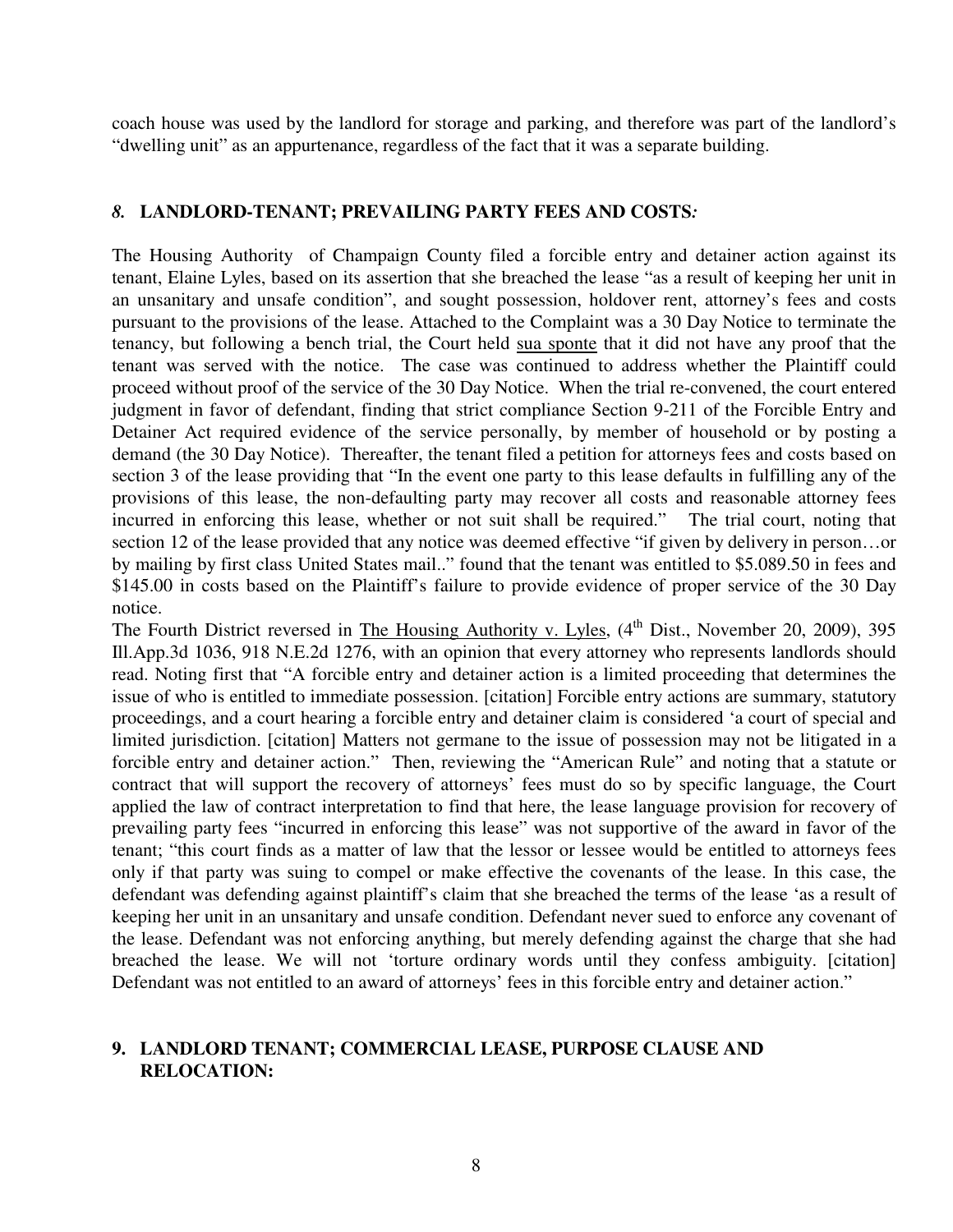The importance of a well drafted lease "purpose clause" in a commercial lease is well illustrated in Bright Horizons Children's Centers, LLC v. Riverway Midwest II, LLC, (1<sup>st</sup> Dist., June 25, 2010), 931 N.E.2d 780, 341 Ill.Dec. 883. This declaratory action was brought by the tenant, Bright Horizons Children's Centers, against the landlord, Riverway Midwest II, for a determination by the court that the relocation provision in the parties' lease did not require the tenant to move to other space which would violate Illinois law relating to its business as a daycare center. Bright Horizons operated a children's day care which used a facility on the first floor commercial space and an adjacent playground in Riverway's building on River Road in Rosemont, Illinois. Operating under a ten year lease, the sole "permitted use" for the lease is a "Child-care center", (including infants and toddlers), and the lease provided that the facility was to be licensed by the Illinois Department of Children and Family Services pursuant to DCFS regulations and in a manner "substantially consistent with Day Care Industry Standards". The lease also had a provision for relocation of tenants to other buildings owned by the landlord with 180 day prior written notice, provided the new space was "in the vicinity... equal in quantity and quality", at terms mutually satisfactory and agreed upon, and the landlord reimbursed tenant for all reasonable third party expenses in the move. In the event a mutual agreement and satisfaction on the relocation space was not reached within 30 days of the notice, the landlord had the right to terminate the lease on the  $180<sup>th</sup>$  day upon payment of \$125,000 to the tenant. When Riverway gave notice to Bright Horizons of its intent to relocate the child care facility, it stated it would relocate it to a second-floor space in a building on nearby Higgins Road in Park Ridge. Bright Horizons rejected this proposed space because it was not on the first floor and did not have an adjacent playground space similar to the Rosemont property. Riverway then gave Bright Horizons a second notice of intent to relocate it to a first floor space in the same building, but withdrew that offer and gave a third notice for another second floor space at a different building. Bright Horizons sought an exception to the Illinois Child Care Act, (225 ILCS 10/1 et seq), and the DCFS "Licensing Standards for Day Care Centers" requiring that infants and toddlers be cared for at ground level, but the Illinois State Fire Marshall denied the request. When Bright Horizons notified Riverway that if could not relocate to the second floor space, Riverway declared that it would hold the tenant in default, terminate the lease and enforce the lease's accelerated rent provisions.

Bright Horizons' argument to the trial court for declaratory judgment was that the relocation notice was not effective because it failed to offer alternative space that was consistent with the purpose and permitted use provisions of the lease as a child care facility conducted in conformity with the DCFS regulations and industry standards. Accordingly, Bright Horizons argued, Riverway, and not it, was in default relating to the relocation effort and notice. Riverway's position was that the first floor location of the space was not explicit in the lease, there was no discussion of that issue at the time the lease was made, and no express requirement that the space be at ground level. The trial court, noting that there was only one permitted use under the lease, (operating a day care center pursuant to the regulations of the DCFS and industry standards), and that the lease required the landlord offer a mutually satisfactory substitute space in the event of relocation, granted summary judgment to the tenant, finding that "A space in which [Bright Horizons] cannot operate the one use permitted under the lease, can't as a matter of law be mutually satisfactory. It just can't. So I believe the lease is unambiguous, incorporating as it does the DCFS regulations.", and granted summary judgment and Bright Horizon's request for attorney's fees under the lease terms.

The First District affirmed, finding that the lease was unambiguous, ("An ambiguity is not created simply because the parties do not agree upon an interpretation".), and that since requiring the tenant to relocate to any space other than a ground-floor area permitted for day care of infants and toddlers by the DCFS and the State Fire Marshall would not allow the continuation of the only permitted use under the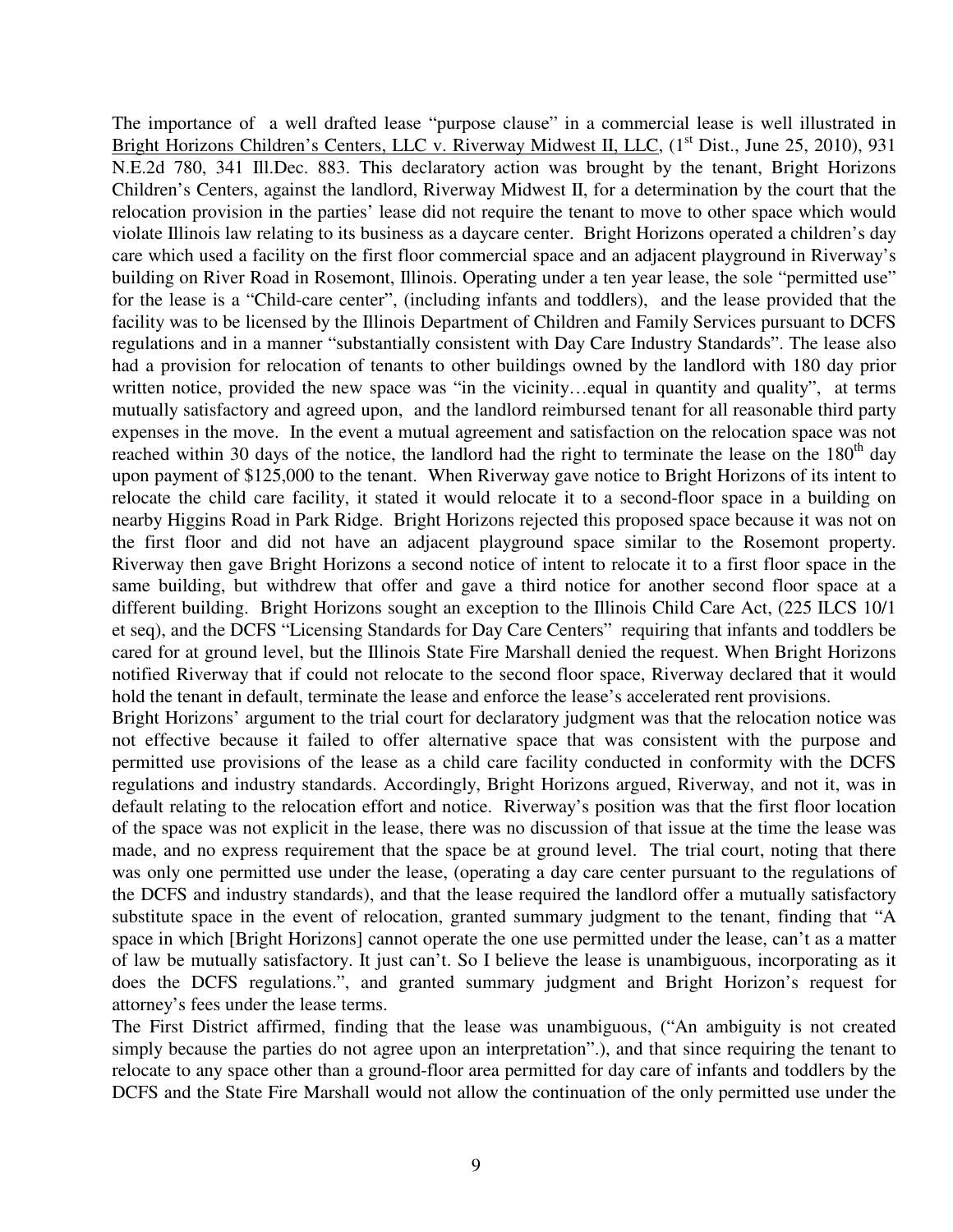purpose clause, the notice of relocation was ineffective, rendering the declaration of the termination of the lease like-wise ineffective, and entitling Bright Horizons to continue its lease for the remaining term. The lease provision for an award of attorney's fees was not the ordinary "prevailing party" language, but stated that "the defaulting party agrees to reimburse the non-defaulting party for reasonable attorneys' fees." Accordingly, the award of fees to Bright Horizon was predicated upon a finding that Riverway had defaulted under the lease by ineffectively demanding relocation. This was accomplished based on a specific provision in the lease that the landlord would be in default for failure to perform any term, condition, covenant or obligation under the lease. Finding that "The landlord in this case defaulted in its fundamental obligation under the lease to offer substitute space that was usable for the sole activity provided for in the lease…[and it is] a reasonable interpretation of [the relocation section] that constitutes a default by the landlord…", thereby allowing the award.

#### **10. LANDLORD-TENANT; FIXTURES; TRADE FIXTURES; PRIORITY**

In Southwest Bank of St. Louis vs. Poulekefalos, et al. (1<sup>st</sup> District 2010), 931 N.E.2d 235, 341 Ill.Dec. 677, the Court had to determine the issue of whether a landlord or tenant's bank had priority interest in the tenant's distrained property consisting of several large pieces of equipment such as 12 plastic extruding machines and 3 silos that were bolted to the floors, ceilings and ductwork, supported by heavy duty electrical and piping systems. The trial court found that the property left behind by the tenant was permanently affixed to the real estate and therefore a fixture. Because of the status of the property, the landlord's interest was superior to a bank's UCC lien. The First District Appellate Court affirmed the trial court's holding in favor of the landlord. Illinois law grants a landlord a common law lien on a tenant's property for the non-payment of rent that is perfected by the filing of a distress warrant and inventory with the clerk of the court. 735 ILCS 5/9-302. The court reviewed the difficulty in removing the distrained property, the damage to the landlord's property that would have been occasioned by such removal, the fact that the UCC filing only generically described "fixtures", the fact that the property in question was permanently affixed to the property and that such fixtures were "trade fixtures", noted the importance of the fact that the bank did not do a "fixture filing". The issue of priority between a common-law landlord's lien and a bank's UCC lien are determined by non-UCC principles. Applying those principals, generally a lien which is first in time has priority, and the court found the landlord's distress lien filed by way of a distress warrant predated the bank's UCC lien, which was filed with the Missouri, rather than the Illinois, Secretary of State, thereby granting the landlord priority. The Bank failed to properly perfect its lien in the fixtures, and the landlord's distress warrant perfecting gave it a priority.

## **11. MORTGAGE FORECLOSURE; COMMERCIAL REAL ESTATE AND APPOINTMENT OF RECEIVER:**

One of the primary distinctions made the treatment of residential versus non-residential property in the Illinois Mortgage Foreclosure Law is the differing statutory presumptions relating to possession and the appointment of a receiver or mortgagee in possession during the foreclosure proceeding. The statutory presumption relating to non-residential property is that under 735 ILCS 5/15-1701(b)(2), the lender is to be granted possession or the appointment of a receiver/mortgagee in possession on request if (a) the mortgage documents so provide upon a default and (b) there is a reasonable probability of the lender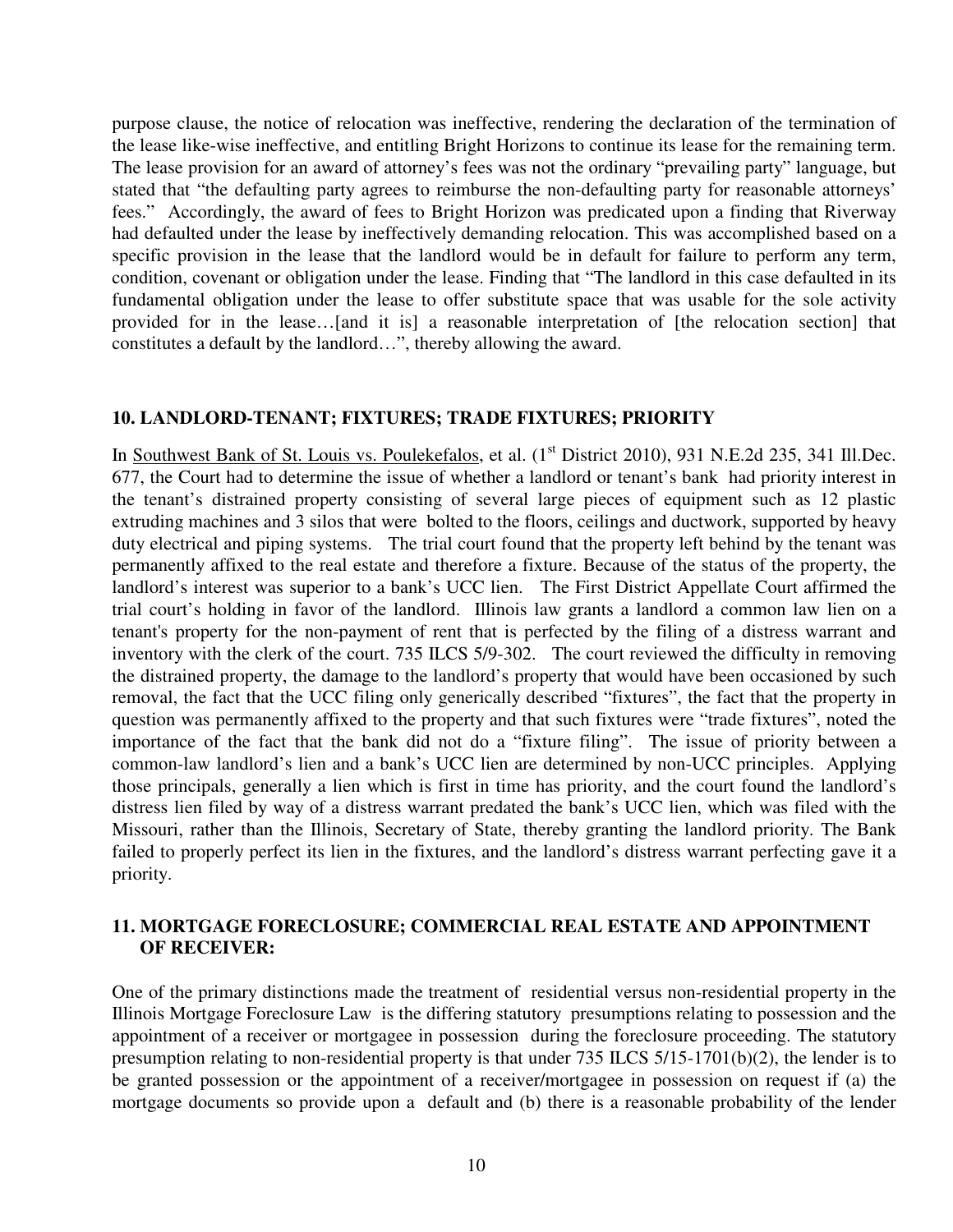ultimately prevailing upon a final hearing; i.e., that there is a default. In that event, the burden shifts to the borrower to establish "good cause" why it should remain in possession in an evidentiary hearing. In Centerpoint Properties Trust v. Olde Prairie Block Owner, LLC  $(1<sup>st</sup> Dist., February, 2010), 398$ Ill.App.3d 388, 923 N.E.2d 878, the borrower appealed the trial court's decision to appoint a receive at the request of the Plaintiff lender. The mortgage being foreclosed secured a one year promissory note in excess of \$32,000,000.00, that had matured relating to real estate that was to be developed for retail and hotel use near McCormick Place in Chicago. Upon the filing of the motion to appoint a receiver, the defendant filed a response alleging that the appointment would hamper the Defendant's efforts to refinance and develop the property, and would interfere with a pending condemnation suit by the Metropolitan Pier and Exposition Authority that would presumably result in proceeds which would allow the redemption and resolution of the mortgage indebtedness. Additionally, the Defendant filed a counterclaim alleging that the mortgage was entered into under duress and that the lender had violated the Consumer Fraud Act in the inception of the loan. The Appellate Court opinion, in a detailed analysis, rejected each of the borrower's arguments. "First [Plaintiff] is authorized by the terms of the mortgage to take possession of the property in the event of a default…Second, because a proven default establishes a reasonable probability of success in a mortgage foreclosure action (citations), and [Defendant] has admittedly defaulted on its note, there is a 'reasonable probability that [Plaintiff] will prevail on a final hearing in this case. Therefore [Plaintiff] is entitled to possession…unless [Defendant] can establish good cause for permitting it to retain possession." The allegation that the borrower could more efficiently mange the property than the lender was rejected as insufficient 'good cause' under the statutory presumption scheme and "such a requirement would be tantamount to shifting the burden of showing good cause onto the mortgagee." Likewise, a plea to weigh the harm caused to the borrower by the appointment of the receiver (due to the impact on the ability to refinance, develop and obtain tenants), against the harm that would inure to the lender if a receiver were not appointed (the property was largely vacant), was not "sufficient to overcome the statutory presumption in favor of placing the mortgagee in possession…If we were to hold that a mortgagor can establish good cause simply by showing that a receiver will make it more difficult to attract investors, lenders or buyers, it is likely that the exception would swallow the rule. " The only circumstance the Court could envision which would establish sufficient good cause to overcome the statutory presumption in favor of the lender was if "the mortgagor presents evidence to the trial court that it has a commitment from an investor to provide funds for development of the property or it has obtained a loan from another lender to refinance…the transaction must be imminent and not merely a possibility at some unknown time in the future" The Court's decision also includes a discussion of the rules of interpretation of statutory presumptions and provisions and concludes with a finding that holding that trial court, under these circumstances did not err in denying the borrower's request for an evidentiary hearing relating to the appoint of the receiver.

## **12. MORTGAGE FORECLOSURE; DECEASED MORTGAGOR, JURISDICTION AND SPECIAL REPRESENTATIVES:**

In ABN AMRO Mortgage Group, Inc. vs McGahan, et al, (Ill. S. Ct., June 4, 2010), 231 Ill.2d 577, 910 N.E.2d 1126, the Illinois Supreme Court held that a mortgagee must name a personal representative for a deceased mortgagor in a mortgage foreclosure proceeding in order for the trial court to acquire subject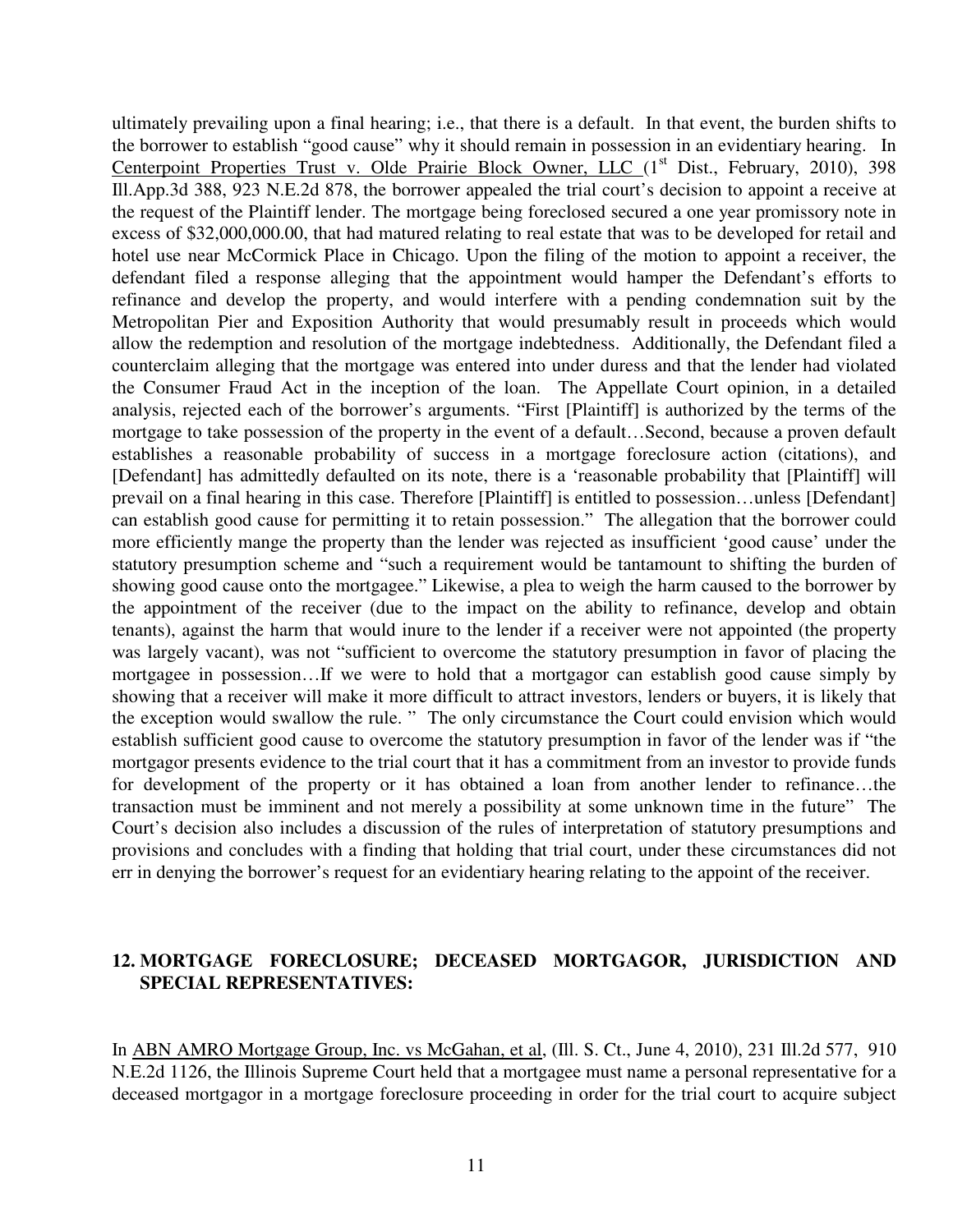matter jurisdiction to enter a judgment in that proceeding. The Court reversed the First District Appellate Court, and upheld the reasoning set forth by Judge Simko in Cook County in two mortgage foreclosure cases, (ABN AMRO v. McGahan and Charter One Bank v. Hunter), which was originally espoused in the trial court's decision in the 2006 decision in Wells Fargo v. McQueen. The trial court's holding was that a mortgage foreclosure action is not an action *in rem*, in which the action is brought only against "property", but an action *quasi in rem,* in which an action is brought against a defendant personally "…with jurisdiction based upon an interest in property, the objective being to deal with the particular property or to subject the property to the discharge of the claims asserted." One of the pivotal differences between the two actions is whether the "defendant" is the property or a named person. A circuit court has jurisdiction *in rem* against real property by virtue of the location of the property in the county. In mortgage foreclosure cases, however, it is a person's rights in the property that are being foreclosed, based upon a default under the mortgage, and a person is the "instrumentality of the wrong…" Accordingly, a foreclosure is a *quasi in rem* proceeding, and the trial court must obtain jurisdiction over the mortgagor as a necessary party under the Illinois Mortgage Foreclosure Law (735 ILCS 5/15-1501(a)(1)) Because a mortgagor is a "necessary party", personal service of process is necessary over the mortgagor in order for the court to obtain subject matter jurisdiction. If the mortgagor is deceased, and no jurisdiction is obtained over a representative of the decedent, the court lacks subject matter jurisdiction, and the action is void. (In order to obtain jurisdiction in these circumstances, Judge Simko suggested appointing a "special representative" pursuant to 735 ILCS 5/13- 209(c). The Illinois Supreme Court reviewed the history of *in rem* versus *quasi in rem* proceedings going back to 1886, treatises ranging from 1882, and Black's Law Dictionary to conclude that "Prior decisions from this court have inconsistently characterized a foreclosure as both *in rem* and *quasi in rem actions."* Noting that "None of these cases analyze the rationale for characterizing a foreclosure action as either *in rem* or *quasi in rem*. We do so now. Coming to the conclusion that the action is *quasi in rem,* because "In a foreclosure action, the property is not the defendant. Rather, the mortgagor, the person whose interest in the real estate is the subject of the mortgage, is a necessary party defendant", the Court reversed the decision of the Appellate Court below and specifically overruled the case law it relied upon, Financial Freedom v. Kirgis, (2007) 377 Ill.App.3d 107.

(The implications of this decision in the current recession and extraordinary volume of pending foreclosure cases, (some of which are certainly involving deceased mortgagors), are dealt with in a forthcoming article by Kevin Hudspect in the October, 2010 Illinois Bar Journal, and emphasized by Helen Gunnarsson's sidebar "LawPulse" analysis. The author, a law clerk in the Cook County Chancery Division, dealing with mortgage foreclosures on a daily basis, opines that a judgment of foreclosure in a case in which a mortgagor is deceased and a special representative is not appointed is void for lack of subject matter jurisdiction under the McGahn decision. The impact on the foreclosure procedure is obvious, but the resulting defect in the title to foreclosed property is potentially devastating. Foreclosed property is often bought at a sale and/or re-sold based on a perhaps mistaken belief that the title has been 'cleared' by the foreclosure. If the title coming out of the foreclosure, however, is void for lack of subject matter jurisdiction, a fatal flaw will result. Coping with the issue of whether there was a decedent mortgagor in the chain of title and lack of subject matter jurisdiction in the foreclosure thought to have extinguished liens on the property making it marketable may make many sleepless nights for our friends at the title companies.)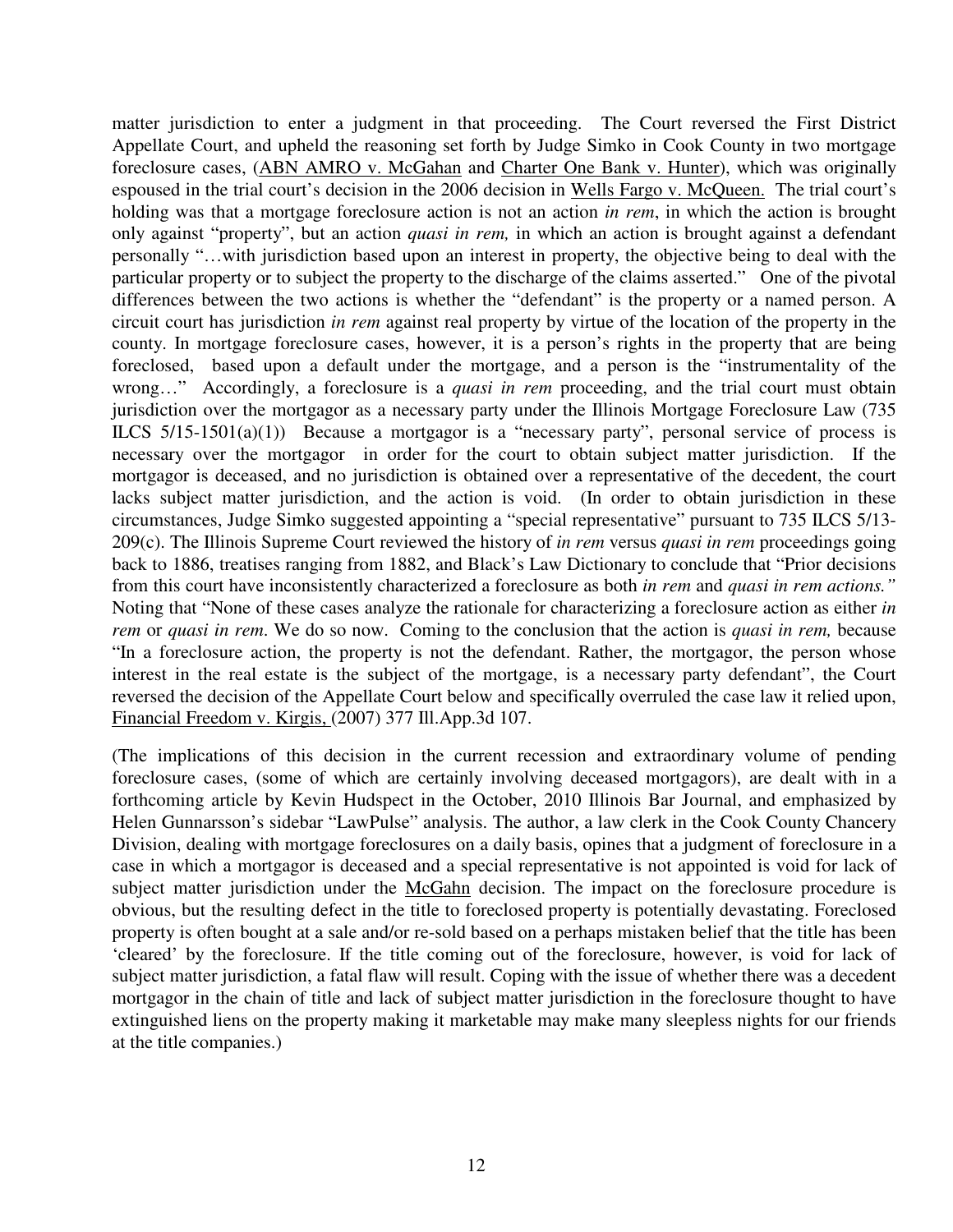# **13. MORTGAGE FORECLOSURE; EVIDENCE OF OWNERSHIP OF THE ORIGINAL NOTE:**

The Internet is awash with commentaries and blogs suggesting that desperate homeowners in foreclosure defend by demanding the Plaintiff be required to admit the original note into evidence at the time of judgment. The Illinois Mortgage Foreclosure Law, (735 ILCS 5/15-1506(b) even requires that "In all cases the evidence of the indebtedness and the mortgage foreclosed shall be exhibited to the court and appropriately marked and copies thereof shall be filed with the court." Trial courts throughout the State have routinely ignored or misunderstood this aspect of foreclosure, but the recent Seventh Circuit Court case of Patrick L. Cogswell v. Citifinancial Mortgage Company,  $(7<sup>th</sup>$  Cir., October 5, 2010), 08-2153, 2008 U.S. Dist. LEXIS 33334, may well change this attitude and should have a significant impact in the world of foreclosure litigation.

The case is not actually a foreclosure proceeding, but an action for breach of contract by an investor against a lender to recover damages for breach of contract after an unsuccessful attempt to foreclose a mortgage without a note. Citifinancial began foreclosure proceedings in state court to foreclose a mortgage and note on residential real estate that it had acquired from Home Equity, (although there was a gap in the chain of the mortgage assignments that failed to indicate how Home Equity acquired the mortgage). Patrick L. Cogswell, d/b/a The Patrick Group, offered to purchase the mortgage and note from Citifinancial, and an agreement was fashioned. At the closing of the transaction, Citifinancial did not have either the original mortgage or note to tender to The Patrick Group, and only provided a copy of the mortgage and assignment of the mortgage. The Patrick Group then took up the foreclosure case in Citifinancial's place as Plaintiff, only to be denied in the state trial court when it could not provide it was the holder of the note. The trial court entered a directed verdict in favor of the borrowers and against The Patrick Group. The Appellate court affirmed noting that "under Illinois law only the holder of a note may foreclose on property; transferring a mortgage is not enough by itself to confer the right to foreclose upon property. See, e.g. Moore v. Lewis, 366 N.E.2d 594, 599, (Ill.App.Ct. 1977". As a result, The Patrick Group filed the instant proceeding against Citifinancial for breach of contract and damages. (The case, although initially filed in state court, was transferred to federal court based on diversity jurisdiction.) The District Court granted summary judgment in favor of Citifinancial, finding as a matter of law that The Patrick Group failed to prove that the agreement of the parties included the transfer of the original note, and that the fact that the note was not turned over was not the proximate cause of the damages; the District Court held that Illinois law permitted foreclosure regardless of whether the Plaintiff is the holder of the note. The Seventh Circuit Court of Appeals reversed on both grounds.

First, what the parties intended to have transferred as their agreement that The Patrick Group would purchase the note was an issue of fact, not law, and summary judgment was improper when the issue was whether the parties' agreement required the surrender of the note or a copy of the note. Whether the parties intended the physical transfer of the note was a question of fact, not law, and therefore summary judgment was improper and reversed. The fact that Patrick Cogswell's affidavit stated that he requested the original note on several occasions after the agreement did not permit the Court to necessarily find that there was no agreement the note would be transferred. "Again, this is one possible interpretation of Cogswell's testimony, but it is not the only reasonable one; Cogswell might simply have been reminding Citifinancial of its promise."

The more important, (from a practicing attorney's point of view in this area), holding of the Court was that the failure to turn over the original note was, indeed, the cause for The Patrick Group's damages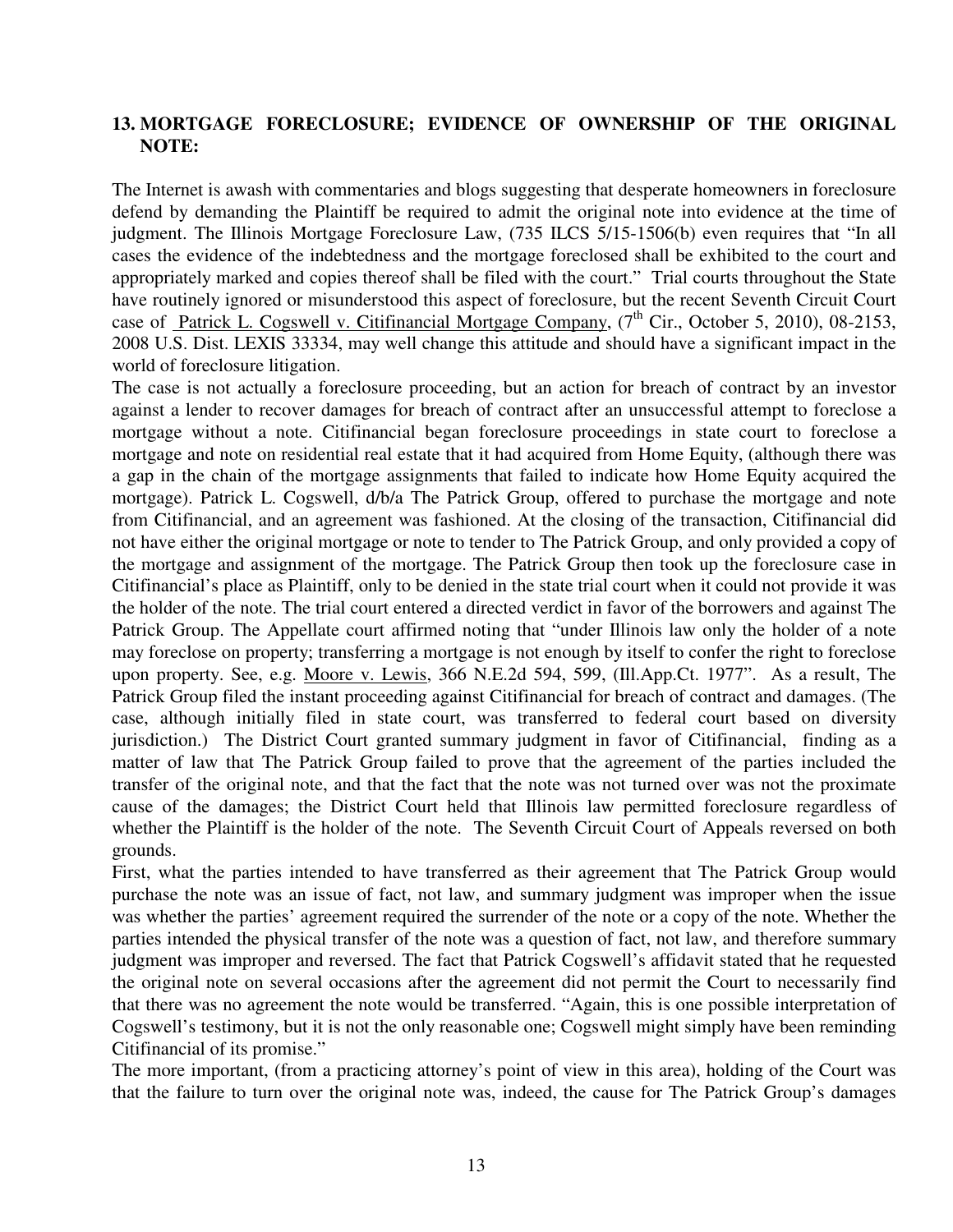because they were unable to foreclose as a result; leading to the logical conclusion that the case may be cited for that without the note, or at least a copy supported by a lost note affidavit, a Plaintiff can not foreclose. The Patrick Group argued that the directed verdict in the foreclosure case would not have occurred had it had the original note or a copy of the note as it believed Citifinancial had agreed to provide to it. "These courts [the state trial and appellate courts] concluded that The Patrick Group failed to make out a prima facia case because it had not shown it was the 'note holder'." Noting that "This question turns on principals of Illinois mortgage foreclosure law. Generally speaking, only a mortgagee can foreclose on property and a mortgagee must (at a minimum) be "the holder of an indebtedness…secured by a mortgage. 735 ILCS 5/15-1208. Under the Uniform Commercial Code, which Illinois has adopted, 810 ILCS 5/1-101 et seq, a key requirement to being a holder is physical possession of the note secured by the mortgage. See id. 5/1-201(b)(21)(a) ), defining a holder as 'the person in possession of a negotiable instrument that is payable either to bearer or an identified person that is the person in possession….It follows, then, that Citifinancial's failure to deliver the note or a copy to The Patrick Group caused the foreclosure action to fail." Additionally, although Citifinancial argued that The Patrick Group failed to mitigate its damages by providing the trial court with a lost note affidavit, the Seventh Circuit noted that "A lost-note affidavit from Citifinancial would not have conclusively established The Patrick Group's ability to foreclose on the mortgage." Rejecting the presumption that a plaintiff can meet its burden of proof as long as it can produce a lost note affidavit, the Court observed that in those cases where there was a lost note affidavit accepted, the affidavits attach a copy of the note, something the Patrick Group could not do because Citifinancial did not provide even a copy of the note. "We are not aware of any case in Illinois in which a lost-note affidavit by itself was enough to prove ownership of the underlying debt…Thus, Citifinancial's ability to provide a lost-note affidavit if The Patrick Group had asked is simply a red herring…there remained the possibility that the note was actually held by another who would be entitled to enforce it against the property owners…Illinois law is clear that a mortgage may not be transferred unless the underlying debt is also transferred…and the normal rule under the Uniform Commercial Code is that a party may not enforce a negotiable instrument unless it has physical possession of the note."

## **14. MORTGAGES OUTSIDE OF THE CHAIN OF TITLE; RECORDING IN THE WRONG COUNTY:**

In In Re Bulgarea, (N.D. Il. BK, September 9, 2010), 2010 Bankr LEXIS 2811, a trustee's motion to avoid the mortgage of National City Mortgage Company on the debtor Bulgarea's residence provides some excellent analysis of the law that applies where a mortgage is improperly recorded. Here, the Trustee, Goldstein brought a motion for summary judgment on her adversary complaint alleging that because the real estate was located in McHenry County, but was mistakenly recorded in Lake County it did not constitute a lien on the real estate. The Bankruptcy Code provides, importantly, that the Trustee has the status of a bona fide purchaser against all other persons in the situation where the Trustee seeks to avoid a transfer by application of state law. The Court here notes that "Under Illinois law, a mortgage is ineffective against a purchaser or creditor who lacks actual or constructive notice of it." There was not "record" notice here of National City's mortgage under the Illinois Conveyances Act, (765 ILCS 5/30), because the mortgage was recorded in the wrong county; i.e., Lake rather than McHenry County, where the property was located.) The other form of notice analyzed, "Inquiry Notice", (which puts the burden of further investigation upon a purchaser or creditor) did not exist here because there was no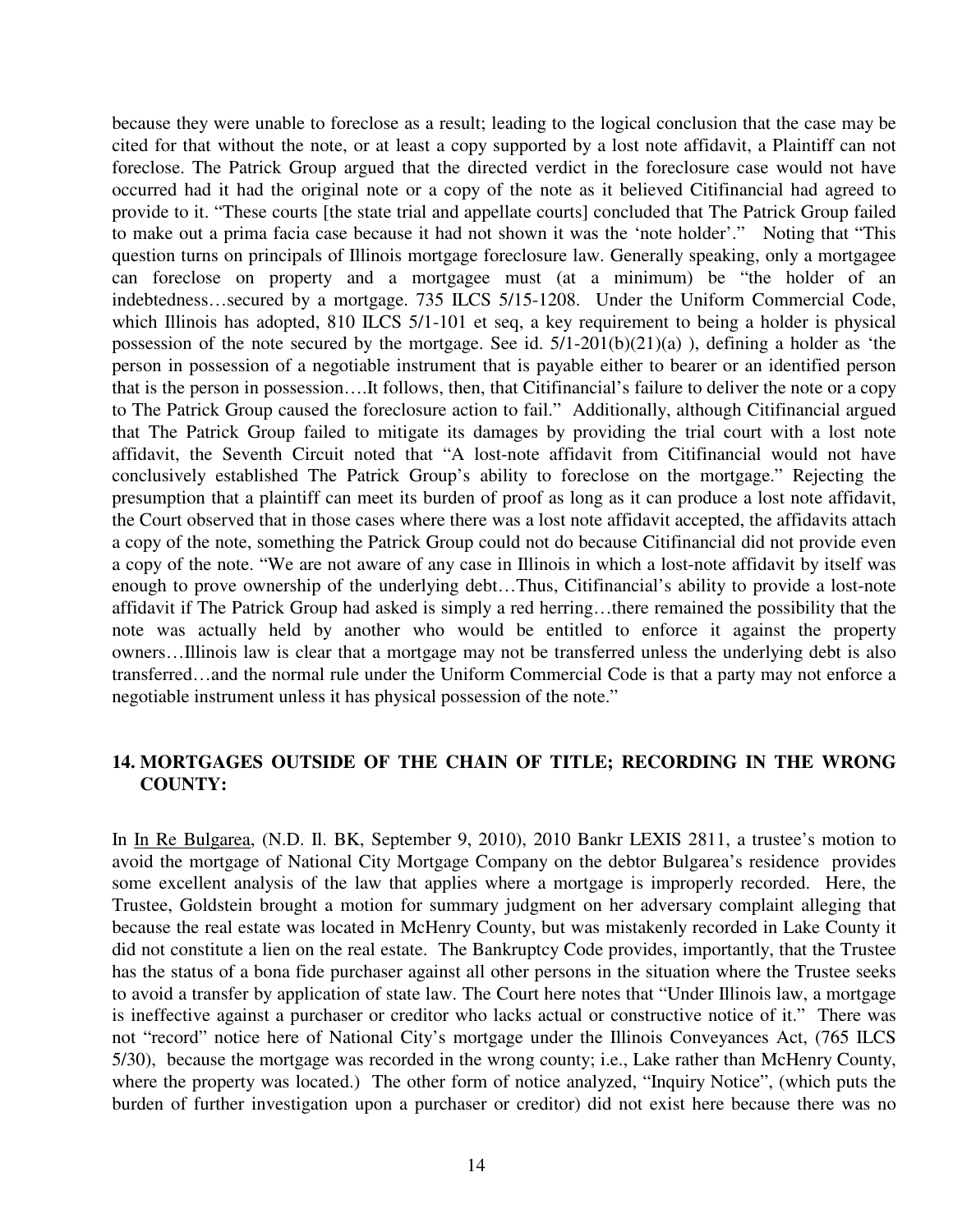indication in the correct public records in McHenry County that would suggest the National City Mortgage and even Bulgarea's deed was not recorded in McHenry County. Although an unrecorded deed is effective between the parties to the transaction upon deliver of the deed, other parties are only charged with notice of conveyances in the chain of title. The deed to Bulgarea was not in the chain of title, neither was the National City Mortgage, (both having been recorded in a different county) and "Because nothing would have put a judicial lien creditor or bona fide purchaser on inquiry notice of National City's mortgage, sections  $544(a)(1)$  and (3) of the Code make Goldstein's interest in the property superior…".

## **15. REAL ESTATE CONTRACTS; FINANCING, RECISSION AND IMPOSSIBILITY OF PERFORMANCE:**

YPI 180 N. LaSalle Owner, LLC v. 180 N. LaSalle II, LLC, (1<sup>st</sup> Dist., July 19, 2010), 1-09-1797, 2010 Ill.App. LEXIS 720, is a case that will first make you wonder "Why didn't I think of that?", and then realize "Nah, that won't work". At issue was a real estate contract for the purchase of the office building at 180 North LaSalle Street, Chicago, an address familiar to most practicing attorneys. Younan Properties, Inc. entered into a contract to purchase the building from 180 N. LaSalle, II, LLC for \$124 million. Younan deposited \$2.5million as earnest money immediately following execution of the contract, and increased that fund to \$6 million as three amendments to the contract were agreed upon, and then assigned the contract to YPI 180 N. LaSalle Owner, LLC, the Plaintiff in this cause. The contract did not close over the next six months, despite the agreement by the parties to three additional amendments to the contract extending the closing date and releasing the earnest money to the seller as "non-refundable", and the seller declared a breach, terminated the contact, and retained the earnest money as its damages for the breach under the contract terms. YPI's clever argument was the doctrine of impossibility of performance. Alleging that the closing was rendered impossible when YPI's lender, Allied Irish Bank, declared that it would not finance the purchase due to "economic conditions in Ireland beyond the bank's control or anticipation", the buyer's argument was that the "global credit crisis" prevented it from obtaining the "commercially practical financing contemplated when the contract was originally formed." The trial court granted the seller's Section 2-615 motion to dismiss and struck YPI's complaint, and it appealed.

Affirming the trial court's dismissal, the First District opinion by Judge Hall gives a good overview of the equitable remedy of rescission as one, first, within the sound discretion of the trial court. Noting that while generally "Because of the equitable and personal character of the right to sue for rescission, mere naked claims for rescission are not generally assignable", the right of rescission would transfer from Younan to YPI with the assignment of the contract here based on the fact that the assignment was acknowledged by the parties in the post contract amendments, and YPI did have standing to bring a suit for rescission. Nonetheless, the theory of impossibility of performance as a ground for rescission was rejected. The theory is a common law doctrine which has risen as an affirmative defense to breach of contract actions, and allows a party to rescind or abandon a contract based on impossibility of performance. It is clear that the doctrine is applicable where the object of the contract is destroyed or rendered impossible by operation of law. The test for impossibility is "objective" rather than "subjective" and is narrowly applied only in extreme circumstances due to "judicial recognition that the purpose of contract law is to allocate risks that might affect performance" in the first place. An essential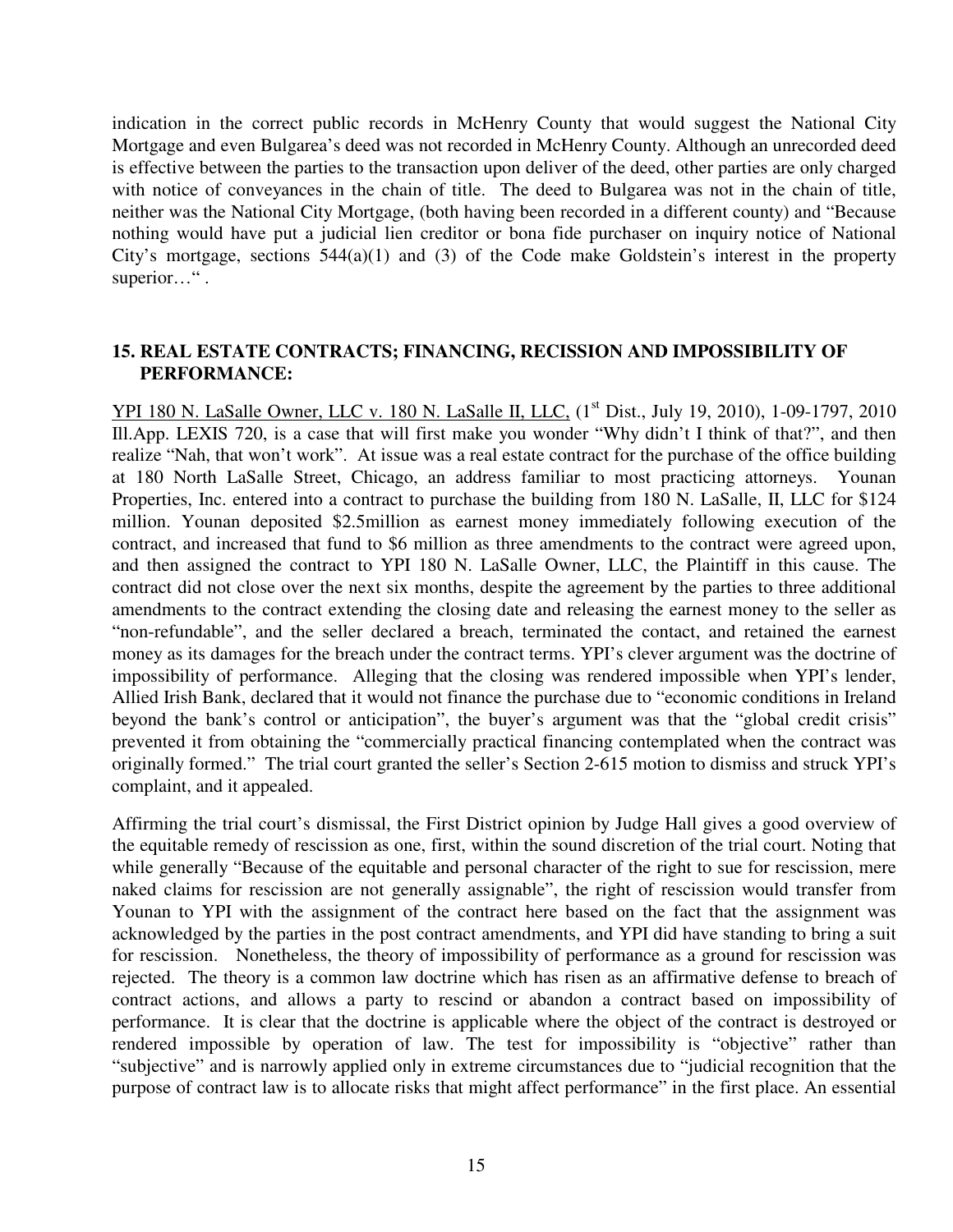element of the affirmative defense of impossibility of performance is that the event upon which the claim is based was not reasonable foreseeable at the time of contracting. "The potential inability to obtain commercial financing is generally considered a foreseeable risk that can be readily guarded against by inclusion in the contract of financing contingency provisions." Here, "Even without the global credit crisis of 2008, it was foreseeable that a commercial lender might not provide Younan and YPI with the financing they sought." There was no financing contingency provision in this contract. "Where a contingency that causes the impossibility might have been anticipated or guarded against in the contract, it must be provided for by the terms of the contract or else impossibility does not excuse performance….[and] gives rise to the inference that the risk was assumed." Additionally, impossibility of performance is not a defense where the obstacle to performance is within the control or realm of the party seeking rescission. Here, the obstacle was the availability of financing. The contract, however, was not contingent on financing, and the record did not indicate that YPI and/or Younan did not have sufficient assets to purchase without financing. The complaint alleged that Younan's current assets exceeded \$1.6 billion, far more than the \$124 million purchase price, and there was no indicating that the purchase could not have proceeded without financing.

## **16. REAL ESTATE CONTRACTS; SPECIFIC PERFORMANCE AND EARNEST MONEY LIQUIDATED DAMAGES:**

In Berggren vs. Hill, (1<sup>st</sup> District, May 18, 2010), 401 Ill.App.3d 475, 928 N.E.2d 1225, a Seller brought suit for Specific Performance of a contract for the sale of a condominium unit for \$1,650,000.00. The terms of the form agreement required initial earnest money in the amount of \$1,000.00, to be increased to 10% of the sales price within two business days after the expiration of the attorney approval period. The parties amended the form language to require 5% rather than 10% of the sales price as the earnest money amount. The agreement contained a clause providing that in the event of default by Buyer, the earnest money would be forfeited to Seller. Buyer failed to perform the agreement. Seller filed suit for specific performance and argued that the liquidated damages clause (limiting Seller's to forfeiture of the earnest money) did not establish an exclusive remedy and sought actual damages, which greatly exceeded the earnest money amount. Part of the argument relating to the extent of the damages revealed that after the trial court granted Buyer's motion to dismiss, finding the clause regarding disposition of the earnest money to constitute a liquidated damages clause, Seller further prejudiced herself by selling the property to a third party. This, the Appellate Court, reasoned rendered the request for Specific Performance of the sale "abandoned" because performance of the contact was no longer an available option. On the issue of liquidated damages, Buyer argued that the contract was ambiguous because the parties disagreed as to the interpretation of the clause in question, and therefore the dispute should not have been decided on a motion to dismiss. The reviewing Court began with the general rule that "(i)n absence of an express provision to the contrary, a provision for the forfeiture of earnest money will be construed as a liquidated damages clause… Liquidated damages provisions are enforceable unless they are determined to be a penalty". The factors in determining whether a liquidated damages clause is valid are (1) intent of parties (2) amount provided as damages was reasonable at time of contracting and bears some relation to actual damages that may be sustained and (3) actual damages would be difficult to prove. The fact that the amount of liquidated damages does not equal a party's subsequent damages is not determinative of validity of the provision. Here, the fact that the parties amended the provision in question and determined an amount that differed from the amount set forth in the form contract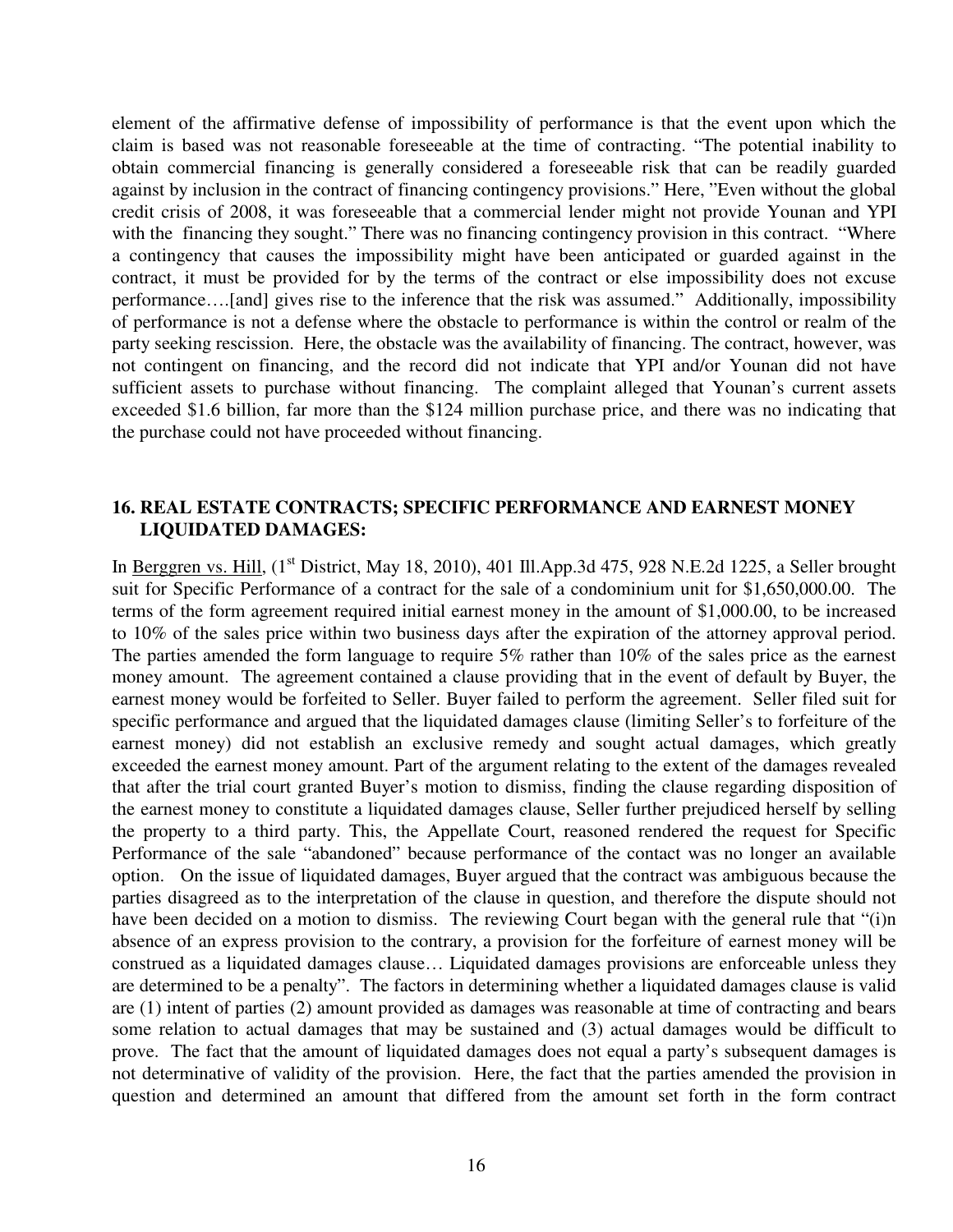evidenced an intention on the part of the parties to establish the amount of 5% of the sales price to be liquidated dames, the amount was reasonable at the time it was determined and at the time of contracting the amount of damages was uncertain and could not be determined until the property was sold; therefore the clause was enforceable and the exclusive remedy available to the Seller.

## **17. REAL ESTATE CONTRACTS AND OPTIONS DISTINGUISHED; RESIDENTIAL REAL PROPERTY DISCLOSURE ACT:**

In The Terraces of Sunset Park LLC vs. Chamberlin et al, (2<sup>nd</sup> District 2010), No. 2-09-0269, The Terraces entered into an agreement to purchase property from defendants for \$1,750,000.00; the agreement required \$50,000.00 earnest money and a \$50,000.00 down payment on a specific date; if the down payment was not made on the agreed date, the earnest money would be forfeited. Both installments were considered non-refundable and were to be deducted from the price at closing. If the buyer failed to close on the agreed closing date, the down payment would be forfeited and the transaction deemed null and void. The Terraces never signed the contract, but did make the scheduled payments of \$100,000.00. The sale did not close. The Terraces first sought declaratory judgment on the grounds that Sellers failed to provide a Residential Real Property Disclosure Report and, in the alternative, that the agreement was not valid and enforceable. The trial court found that the agreement constituted an option on the part of The Terraces to purchase the property, that the payments were nonrefundable when paid and that because the agreement was an option and not a contract for sale, the Residential Real Property Disclosure Act (the "Act") did not apply. The appellate court agreed that the agreement was not a contract for sale. The Sellers could never have enforced the agreement because The Terraces could have walked away after the payment of the \$100,000.00 and Sellers could not require the Buyer to pay the balance of the price term. All the parties had was an agreement that Sellers would sell only to Buyer until the agreed date for making the down payment. Buyer had the right, but not the obligation, to buy the property, and the fact that the agreement did not contain the word "option" was not determinative. Finally, the Act applied only to "transfers", and none of the nine exceptions to the requirement of disclosure in the Act apply to options. The fact that "options" are not specifically included in the list of exempt transfers is of no consequence because options are not included in the definition of "transfers" and therefore the Act does not apply to this case.

## **18. REAL ESTATE CONTRACTS; SPECIFIC PERFORMANCE OF CONTRACT FOR SELLER TO FINANCE WITH A 'STANDARD FORM MORTGAGE':**

In Schilling v. Stahl,. (2<sup>nd</sup> Dist., November 5, 2009), 395 Ill.App.3d 882, 918 N.E.2df 1007, 335 Ill.Dec. 264, (Appeal denied, 235 Ill. 2d 605), Jeffrey and Nancy Schilling brought an action for specific performance of a contract to purchase real estate against Patricia Stahl, Matthew Stahl, Gerald Howell and U-Sell We Buy Enterprise, Inc. The property was located on Main Street in Poplar Grove, Illinois, and, at the time of the Schilling contract, was being purchased by Stahl from U-Sell We Buy under articles of agreement for warranty deed dated August 3, 2007 for \$313,500.00. In December of 2007, the Schillings and Stahl met and discussed Schilling purchasing the property, culminating in January with a contract. The purchase price to Schillings was \$675,000.00, including an addendum to the contract reflecting that the Stahls would complete the articles of agreement with U-Sell We Buy on or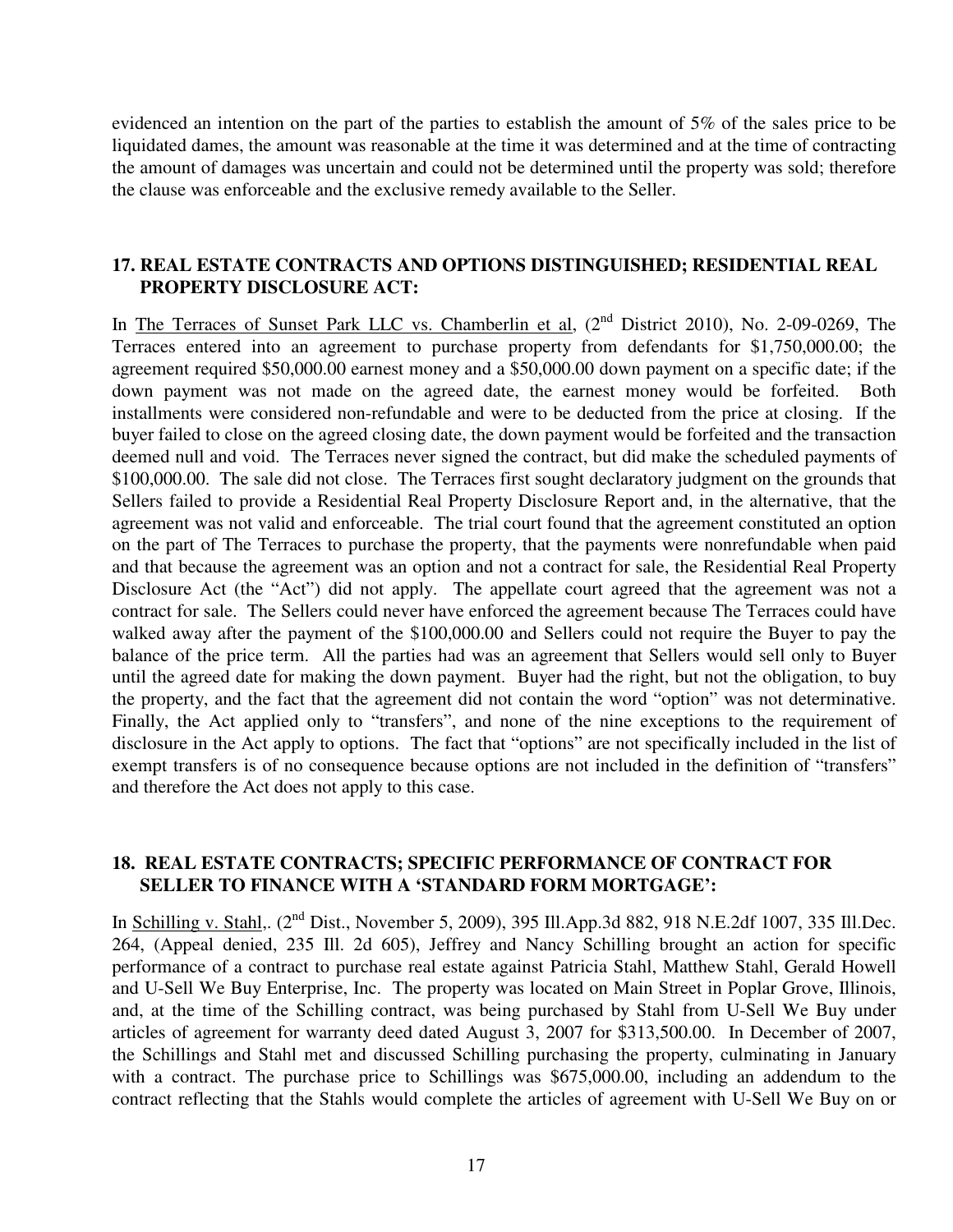before January 30, 2007. The Schillings would pay \$435,000 of the \$675,000 purchase price in cash at the closing, and provide a promissory note and mortgage to Stahl for the balance of \$240,000. The note was to provide for 4% interest per annum for a period of 5 years, the first interest only payment was due each month beginning one month after closing, and the entire balance being due five years from the closing. The mortgage was to be a "standard form mortgage", and Schilling was granted the right to substitute other property that was equal in value to the balance of the note and had a cash flow equal or greater than the interest only monthly payments. Schilling was also grated a right of first refusal to purchase the note if the Stahls decided to sell it during the term. Two days before closing, on January 28, 2007, Gerald Howell of U-Sell We Buy advised the Schillings that their contract with Stahl was cancelled because Stahl had "decided not to sell". The Schillings nonetheless attended the previously scheduled closing on January 30, 2007. U-Sell We Buy was present, together with the Schillings, but Stahl did not attend the closing.

Schilling filed a complaint against Stahl seeking specific performance, alleging a breach of the contract, (as well as a separate count against Gerald Howell and U-Sell We Buy for tortuous interference with contract). Schilling appealed the trial court's grant of summary judgment in favor of the defendants based on its finding that the contract for sale was too indefinite to be enforced because the parties agreed only to execute a "standard form mortgage", and did not come to an agreement on the actual terms of the mortgage; including such things as prepayment privileges or penalties, foreclosure procedures, attorneys fees and costs in the event of foreclosure, or a grace period before default. The Stahls enumerated 12 or 13 "missing terms" of a "standard mortgage" that were not resolved by agreement or included in the addendum, leaving the contract, they argued, unenforceable by specific performance. The trial court noted that the term used in the addendum, "standard form mortgage" was "not definitive and contemplates different terms to different persons", that the parties had different understandings of the terms of a "standard mortgage", and that the court felt that it could not supply the missing terms of the mortgage and therefore denied specific performance, citing Lencioni v. Brill, 50 Ill.App.3d 802, which also dealt with a "standard form mortgage" . The Appellate Court reversed on appeal by the Schillings.

Specific performance requires (1) a valid, binding and enforceable contract, (2) compliance with the terms of the agreement by the party seeking specific performance and proof that he is ready, willing and able to perform, and (3) the refusal of the other party to perform the contact. Case law requires that the contract be unambiguous and without doubt or uncertainty as to the terms, and the method or manner of payment is an essential part of the agreement to be enforced. Here, however, the Court was not convinced that the "missing terms" of the mortgage created ambiguity, doubt or uncertainty. Noting that "As the Stahls failed to show up at the closing and present a mortgage, it would be difficult for anyone to dispute the "missing terms" of a document that the Stahls failed to present.", the Court distinguished Lencioni and cited J.L. Watts Co. v. Messing, 111 Ill.App.3d 937 (1982), as "More on point with this case". The opinion by Justice McLaren, notes that the contract identified the parties, the property, the price and earnest money, the exact amounts to be paid at closing and to be financed, specifically gave notice to the parties that they were entering into a binding legal agreement which included all agreements and excluded oral representations in bold capital letters, and specified the amount of the note, interest rate, method of calculation, the date from which interest was to accrue, the term of the note, payment schedule and address to which payments were to be sent, with the first right of refuse and option of prepaying principal. "The parties, price, and terms of payment are clear and unambiguous…The "missing" terms listed by the Stahls, like those in J.L. Watts Co. are a list of "what ifs" that could arise at some future date, not terms that are essential to the creation of [a mortgage]."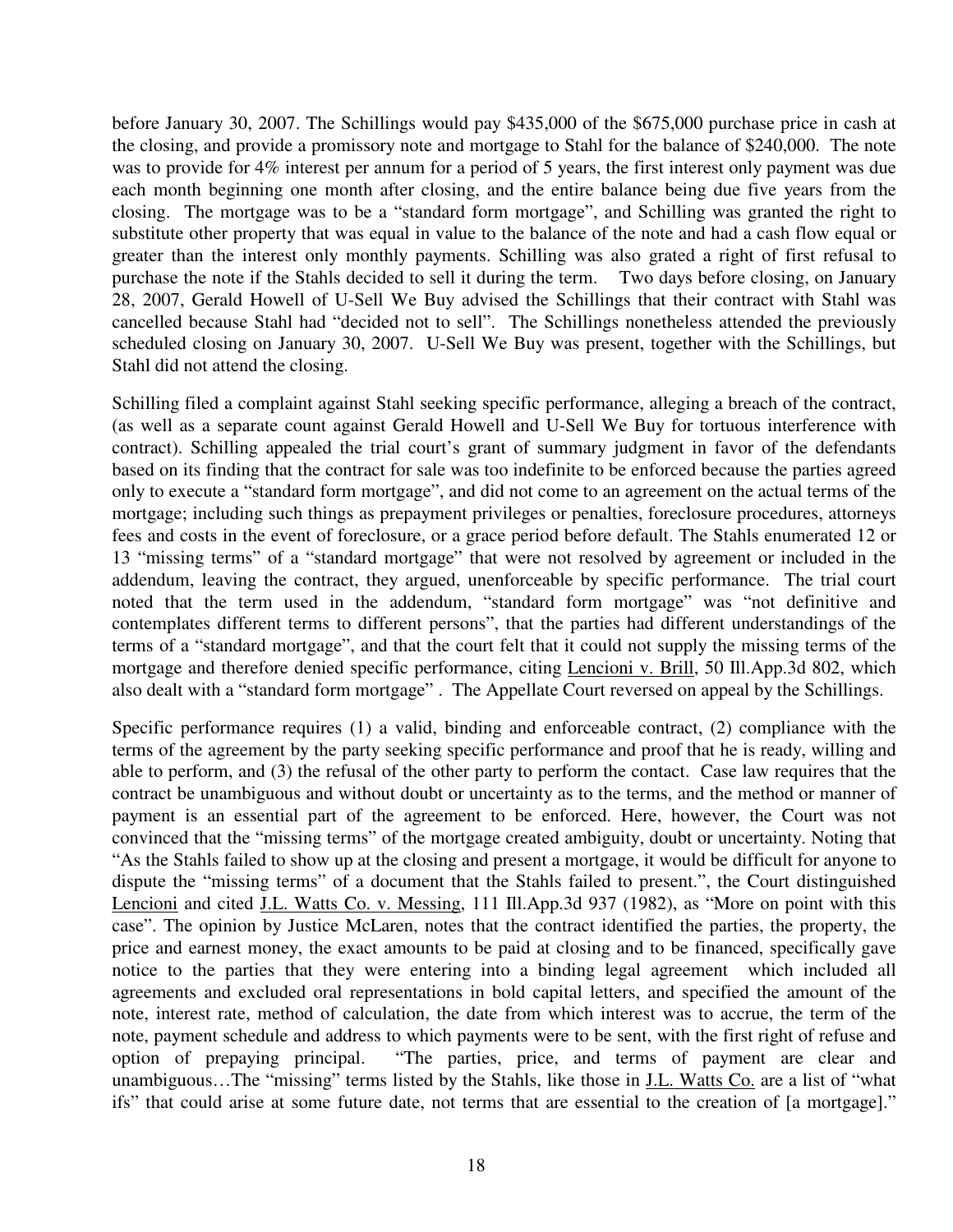While many mortgages provide for payment of taxes and insurance, condemnation, assignment of rents, environmental issues, and lien priorities, "However, it does not follow that the lack of such terms renders the agreement in this case ambiguous and unenforceable. To the extent that any such rights are not included, those rights do not exist; the noninclusion of those rights does not signal a dispute as to what rights exist…We conclude that the contract and addendum were so certain and unambiguous in their terms and in all their parts that the Schillings were entitled to specific performance of the contract."

## **19. REAL ESTATE CONTRACTS: SPECIFIC PERFORMANCE AND MONETARY DAMAGES:**

In Mandel v. Hernandez, (1<sup>st</sup> Dist., Sept. 23, 2010), 2010 Ill.App. LEXIS 1015, Hernandez was 80 years old at the time of the contract he entered into with Mandel to sell his property 731 West 61<sup>st</sup> Place, Summit, Illinois. The property had been vacant for some time, and Hernandez stated he had "hoped to get rid of it" when Mandel asked him what he would sell the property for. Hernandez stated he would sell it to the first person who offered him \$50,000, and Mr. Mandel responded "sold". The Mandels were in the business of buying, renovating and selling property, and expected to complete the rehab projection on this property and sell it for a range of \$210,000 to \$240,000 within 90 days. The parties signed a "standard form real estate contract" at Hernandez' home. Hernandez later stated he did not recall seeing the contract and did not remember signing it. The earnest money presented a problem. Mandel testified she sent the earnest money check to Hernandez by U.S. Mail. When Hernandez said he hadn't received the check in response to Mandel's follow-up inquiry, she sent him a second check, which was returned to her by Hernandez. Hernandez' daughter testified that Hernandez did receive the second check, but that it was received late, and he returned based on his decision to not sell. When Mandel contacted Hernandez, he advised her that he was not willing to complete the transaction. Mandel testified she was ready, willing and able to close, and had deposited the cash and closing documents into escrow. At trial each party presented testimony relating to the property's value; Hernandez offering Michael Kaput who valued the property between \$139,000 and \$149,000 based on comparables, and Mandel offering a real estate broker and certified appraiser who placed an \$80,000 value on the premises. Mandel also presented expert testimony that the renovation costs for the property would have totaled \$50,000. Hernandez offered affirmative defenses that (1) he was elderly and ill at the time of the contract and did not understand the meaning of the contract, (2) Mandel failed to disclose that she was a licensed Real Estate Broker as required by the License Act, and took advantage of her superior knowledge of real estate, (3) the terms of the contract were unconscionable, and (4) Mandel's failure to deliver the earnest money. The trial court found that the contract was valid and enforceable, that Mandel was ready willing and able to close, and that Hernandez breached by no closing. Mandel was awarded a judgment of specific performance against Hernandez, but the court refused to award money damages for the delay in performance and lost profits. Holding that "an award of money damages is inconsistent with the award of specific performance.", the trial court ruled that Mandel could not recover those money damages and obtain specific performance. Mandel appealed. The First District affirmed, noting that "The decision to award or deny monetary damages in addition to specific performance rests within the sound discretion of the trial court…Although we agree with Mandel that monetary damages incidental to a delay in performance may be awarded in addition to specific performance, we conclude that the trial court did not abuse its discretion in finding that the lost resale profits that Mandel seeks here are not recoverable…As established in Rostogravure and Talerico, when a